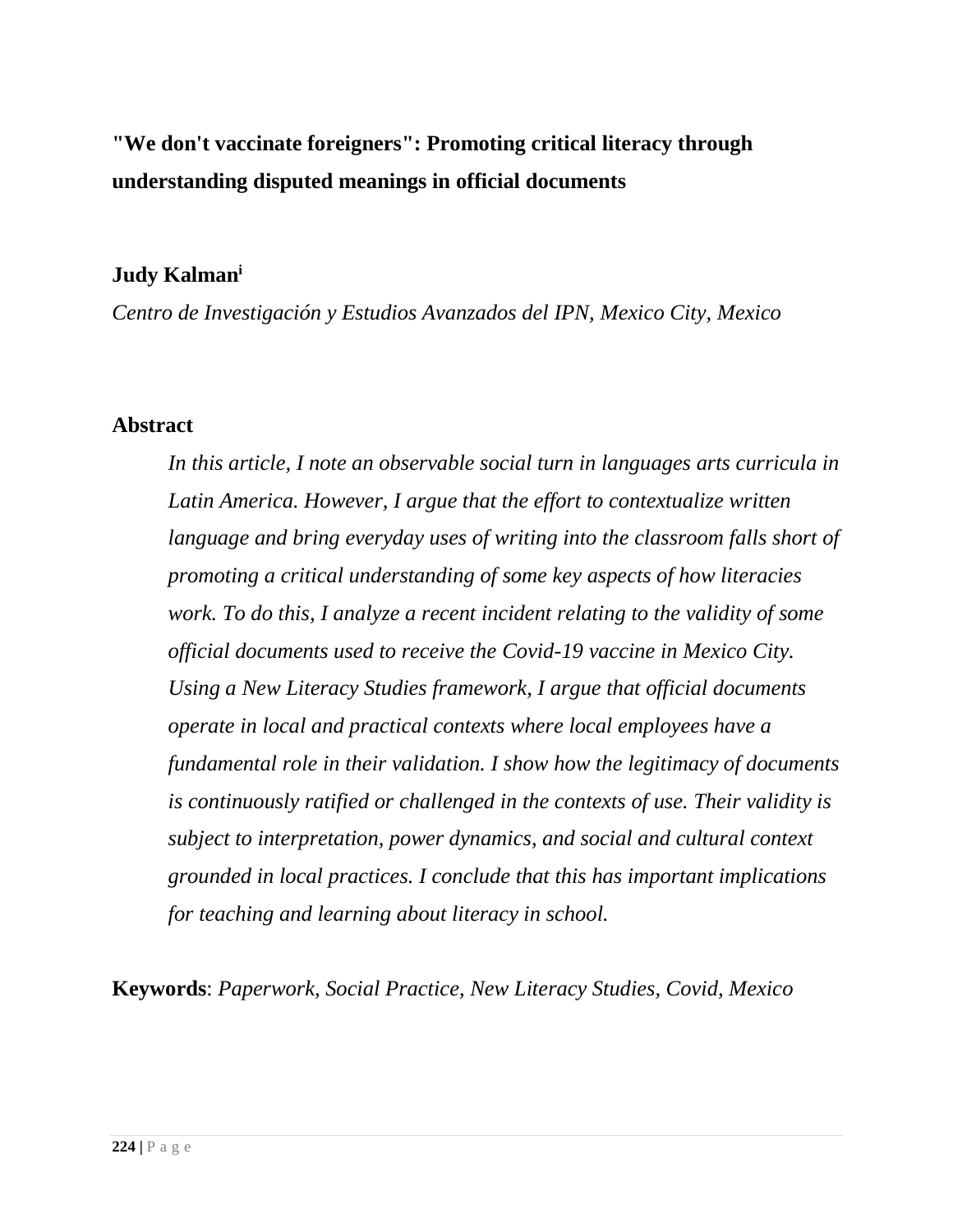We can currently observe a social turn in the language arts curricula in Latin America. Although it is not uniformly present across the region, educators have placed language-in-context and its communicative use in the center of their study programs for more than a decade. While different national curricula vary in approach and conceptualization, there seems to be a consensus that language arts teaching should consider the semiotic and expressive resources present in written texts by examining their use. This proposal squarely locates learning in social interaction, and it theorizes meaning-making as situated practice tied to diverse social activities. As Virginia Zavala has noted, "writing is not just a linguistic product or a cognitive process, it is a situated, material, ideological social practice" (2011, p. 56, translation mine).

Each country in the region has selected different terminology and theoretical traditions. For example, Mexico uses the notion of *social practice*, Argentina uses *language practices*, and Ecuador emphasizes *communicative competence*. There is a strong tendency to recognize text genres, their structures, rhetorical conventions, and voice as essential considerations for promoting reading comprehension among students and teaching them to write appropriately organized texts (Sito & Moreno Mosquera, 2017). Colombia notes in its 2016-2017 curricular document for the language arts that "working with different types of texts is a central task for promoting reading [and writing] practices at school" (Medina & Obando, 2018, p. 55). Argentina proposes exploring explanatory, narrative, argumentative texts, literary genres (MEC, 2014).

Some language arts programs go beyond studying literary texts and include paperwork and documents from everyday life. In the current study program in Mexico for secondary language arts, for example, petitions, identification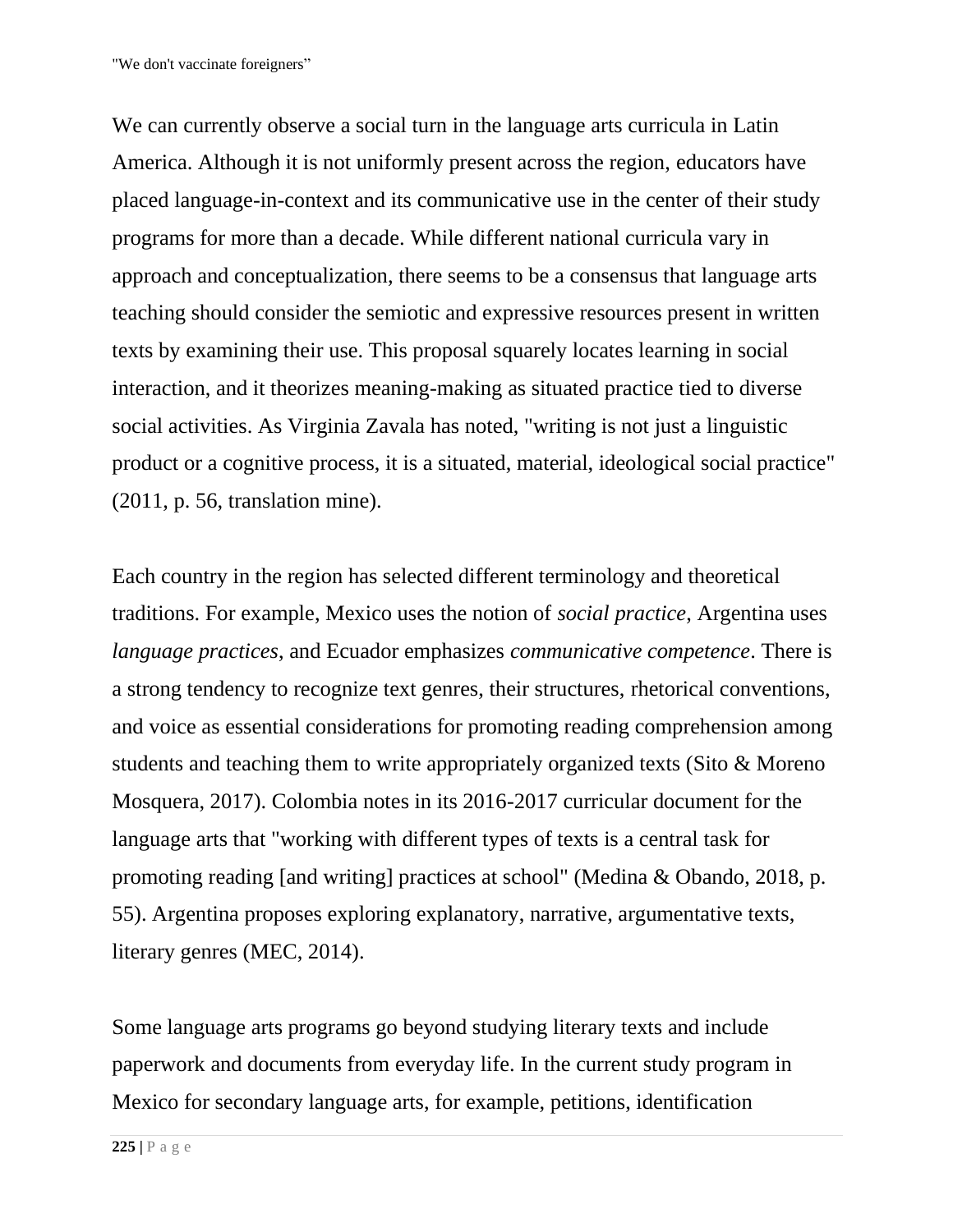documents, contracts, and legal agreements, job applications, newspapers, news broadcasts, and political cartoons, are included as examples of what the curriculum refers to as "social participation" (SEP, 2016, p. 70). Students are invited to analyze school rules, explore a variety of standardized forms, and examine written instructions. In theory, this could lead to a more socially oriented pedagogy. In practice, teachers could promote a critical stance and help students understand how different social actors use language in paperwork and what this means for learners.

While this social turn in language arts curricula is encouraging, this paper explores more deeply how official documents are legitimized and validated and questions some of our dearest assumptions about how writing works in everyday life. The purpose of this examination is to identify aspects of how documents are endorsed in face-to-face interactions and consider how this might be included in teaching and learning at school.

Trimbur (2020, para.555) defines paperwork as "a field of literate activity, a mundane world of files and documents, where clerks, sub-officials and mid-level managers fill out the forms that animate state and corporate bureaucracies, educational, legal, and medical systems, and voluntary associations, civic organizations and grassroots groups." It includes the tasks of filling in blanks, checking boxes, integrating files, verifying signatures, making copies, using the appropriate formats and materials (Gitelman, 2014), and "participating in the circulation and storage of documents in the bureaucratic maze ways of public agencies, private enterprises, and popular organizations" (Trimbur, 2020, para. 555). In the curriculum for learning to read and understand administrative and legal documents (see SEP, 2016, México), program designers treat these documents assuming they are transparent and neutral genres that express unproblematic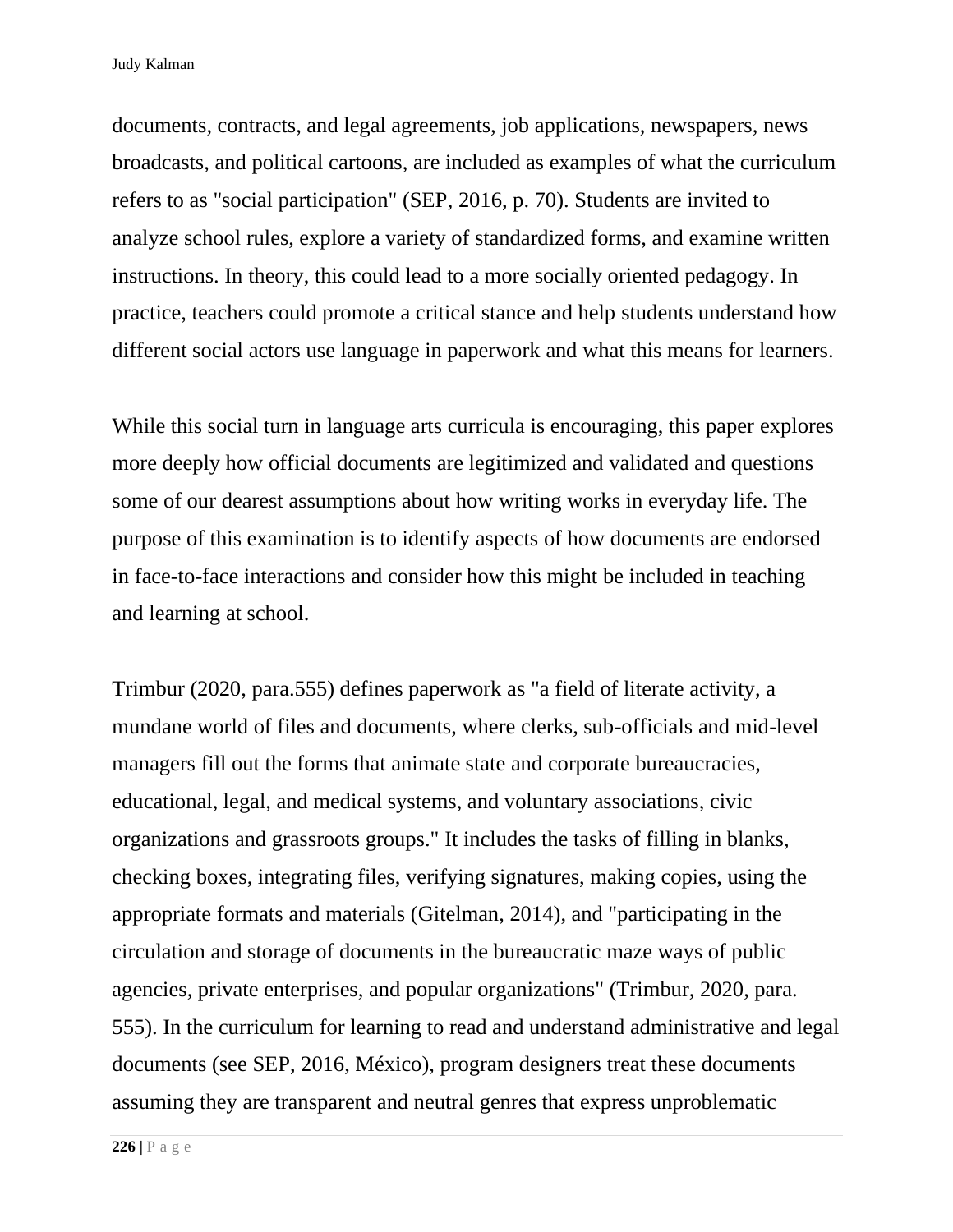relationships with institutions, commercial enterprises, and citizens when in fact, their meanings can be in dispute (Kafka, 2020). A critical pedagogy oriented towards social practice would make identifying potential conflicts and solutions part of its literacy education agenda.

### **Theoretical orientations and methodological decisions**

New Literacy Studies (NLS) as a theoretical framework posits literacies are situated complex activities that locate reading, writing, and other forms of representation within the context of broader social practices. Brian Street (1984) conceptualized the contextual and ideological nature of reading, writing, and other meaning-making practices and brought readers' and writers' purposes, competing discourses, and power relationships to the center of its analysis (Barton and Hamilton, 2000; Street, 1995). Street pointed out that written documents are not free-standing or autonomous. He posited what he called an ideological model of literacy and argued that reading and writing are dependent on their contexts of use. This paper extends this idea and shows how readers and writers fashion textual meanings and values when they bring them into play in practice.

Scholars working from an NLS framework argue that reading and writing are highly situated, historically construed, deeply embedded in activities, and part of social practices (Blommaert, 2008, Collins and Blot, 2003). Studies carried out from this perspective (Heath, 1983; Dyson, 2020, Ahearn 2004; Trimbur,2020; Reyesand Esteban-Guitart, 2013) puta high value on what people do with written texts in multiple and diverse social spaces and activities and what people think about reading and writing. Zavala (2011) calls attention to the simple observation that people read and write one way when they are in their communities or relate to those close to them. They write another way when they are in official formal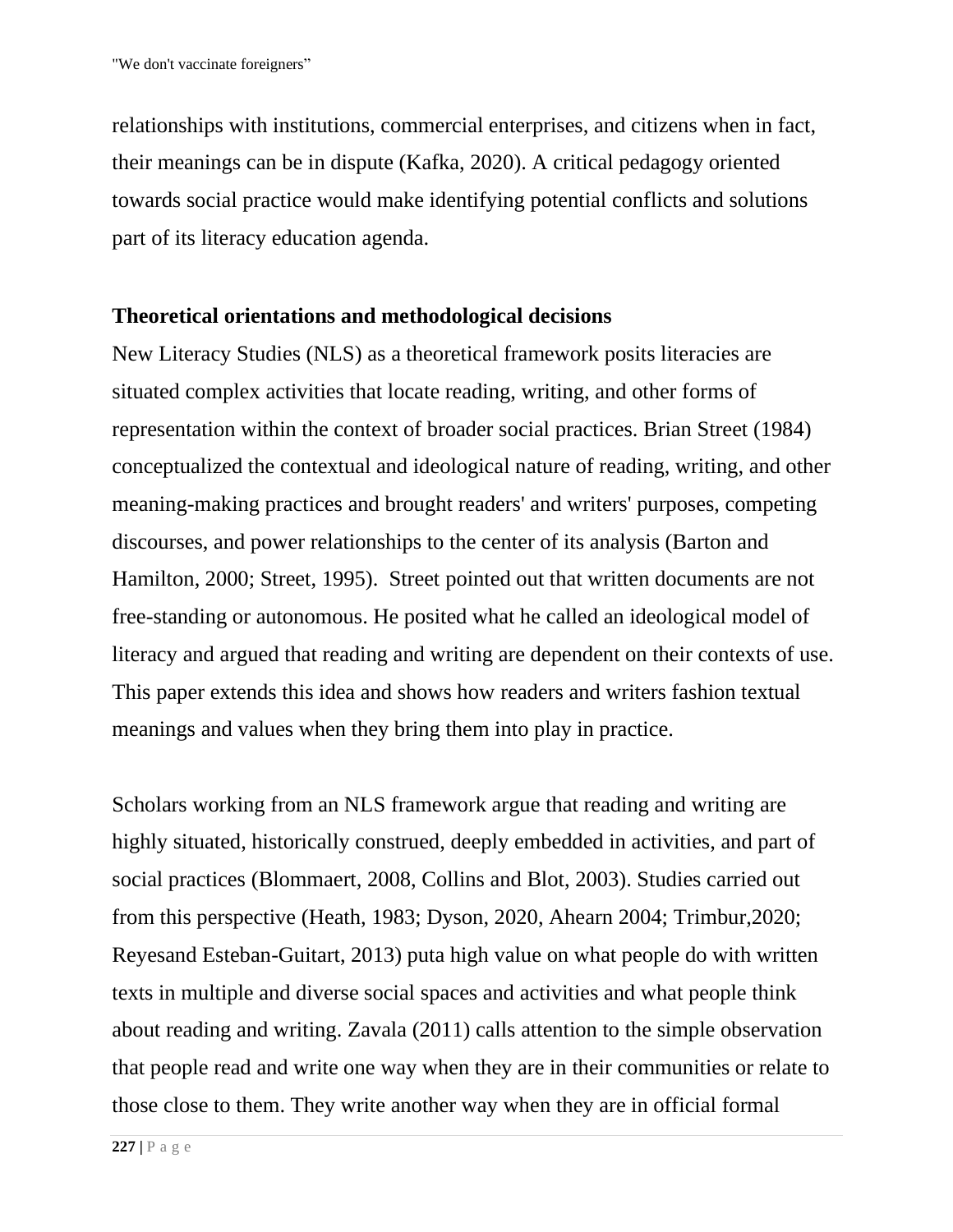contexts or facing a person of authority. These different ways of writing are situated in complex social relationships and discourse practices (Kalman, 2009; McCaffrey, 2012; Mjaya, 2018).

Researchers studying literacy as a social practice tend to use socio-cultural theoretical orientations of literacy and articulate ethnographic methodologies with theories about language, social practice, meaning-making, multimodality, materiality, and social participation (Bloome et al, 2018). In his notion of practice, Reckwitz's (2002) is concerned with both human action in general (*praxis*) and with the relatively stable forms of doing things (*praktik*) that make up everyday life. From his point of view, *practice* potentially involves diverse, interconnected parts: knowledge and know-how, ways of using the body, thought, language, artifacts, experience, and feelings. Materiality becomes meaningful within its *context of use* (de Certeau, 1984). For this reason, I pay close attention to how participants construct and assign meaning to artifacts in each event by examining what people do with material objects, how they use them, and how they think (and talk) about them in the context of using written language.

Scholars have constructed a portrait of reading and writing as a rich part of ongoing social activities through exploring diverse literacy practices and emphasizing the importance of social relationships, material conditions, issues of power, and institutional arrangements as part of the mix (Barton and Hamilton, 2000; Street, 1995). Their work has illustrated time and again the situated use of reading and writing and explored in-depth the ideological dimensions of literacy. Researchers such as Basu et al. (2009), Gebre et al. (2009), Kalman (2009), Maddox (2007), Méndez-Arreola (2019), Wogan (2004), and many others have studied how people confront and resolve social demands for reading and writing.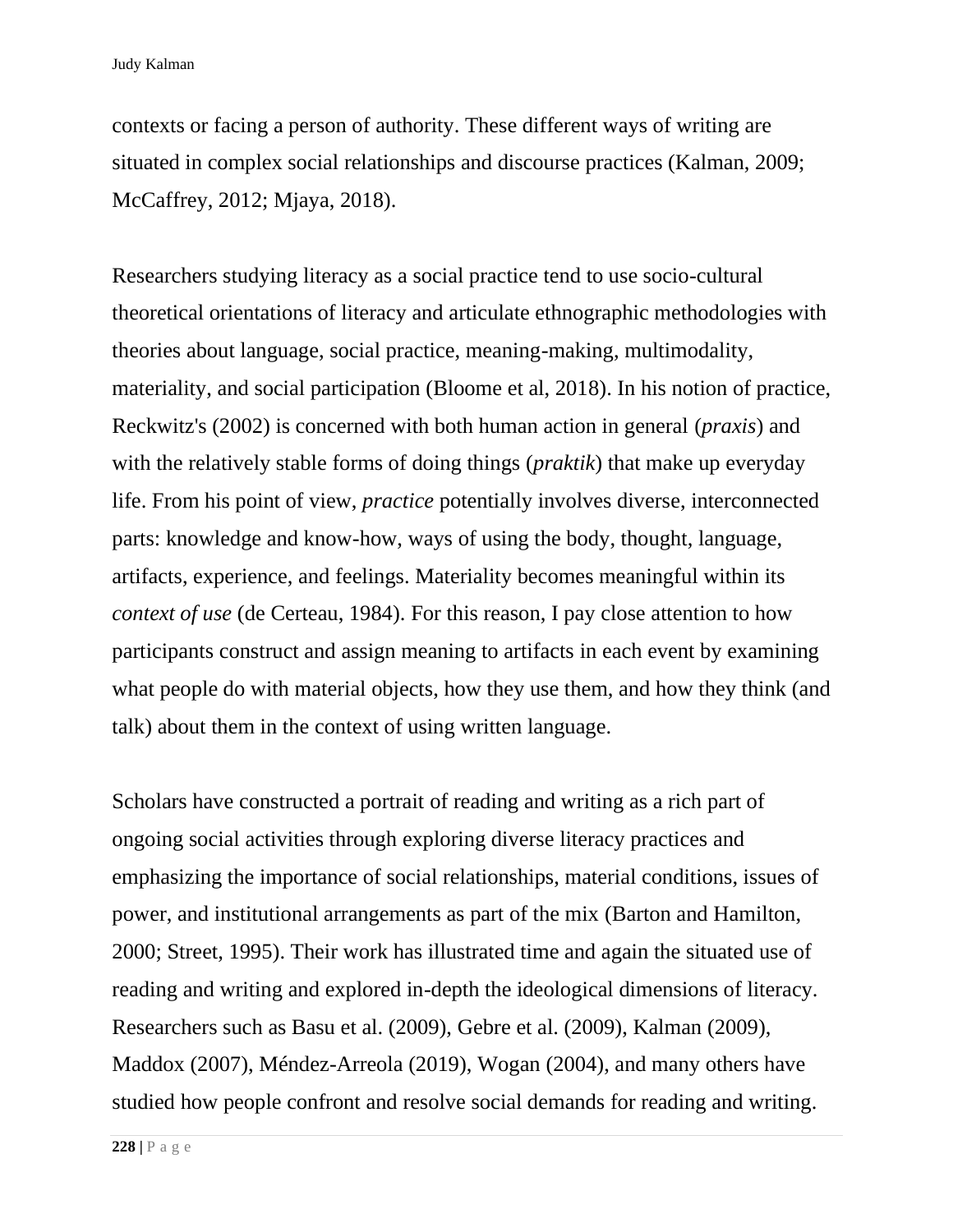They are interested in understanding how readers and writers fit their texts in diverse situations, the different ways collectives organize writing together, and the roles various actors play in ongoing social activities (Barton and Papen, 2010).

In what follows, I describe a recent conflict where literacy played a significant role in a local struggle regarding vaccination during the Covid19 pandemic. I retell this incident to illustrate how different participants in literacy events use documents in practice. At the same time, I illustrate how the documents that we socially construct as legitimizing and validating—official immigration papers—can also be used to disqualify. In the analysis, framed from a social practice point of view, everyday activity is the unit of analysis, "where the individual and society meet" (Werscht (1998) in Zavala (2011, 55).

Analyzing everyday activities is a way of exploring the actions involved in specific endeavors and understanding how participants construct contexts and social realities. Practice theory centers on how actors' relationships with each other shape their participation and how they resolve emerging situations in unfolding events. Examining our practical engagement with the world—through our activities, our relationships, our creation and use of artefacts, and our response to obstacles—is key to understanding the social world we have created (Lave, 2019). As Nicolini, (2012, 52) puts it: "if you want to understand the social, you have to go and look at what people do, what they talk about, and what they handle while talking".

Studying literacy as social action (Ahearn, 2001; Blommaert, 2008, Lillis, 2013) in situated practices and specific interactions keeps concrete, and material nature of reading and writing in focus and at the same time provides perspectives for explaining the social in terms of unfolding processes, social relations, and power.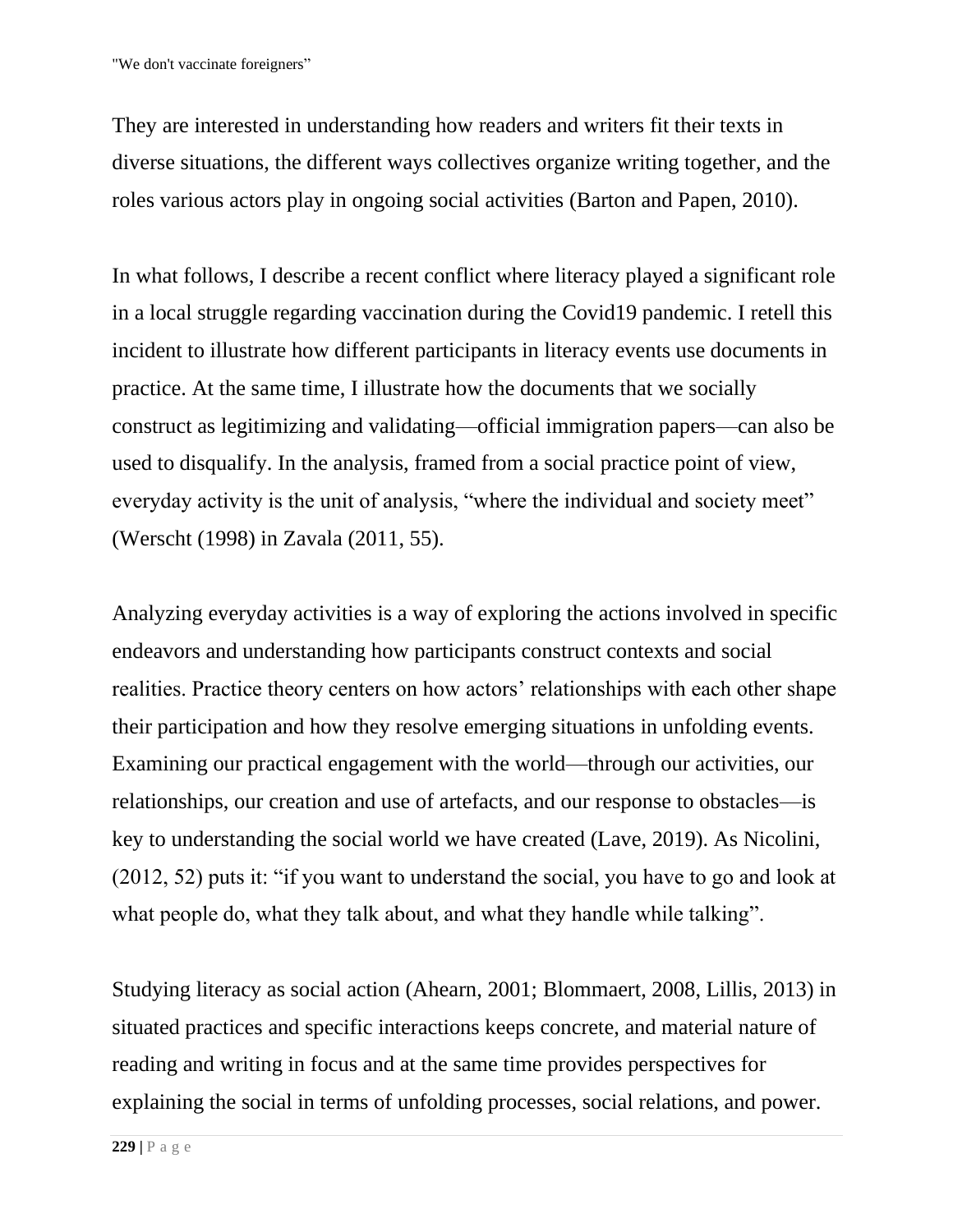De Certeau, (1984, 214) describes everyday activities in the gerund as "'ways of operating', 'doing', 'acting', 'making', ongoing actions that disclose how "agents enact their cultures in loosely regulated, improvised ways". When we move our attention from the individual to social practices that we can see how local actors use reading and writing in social contexts with specific purposes (Nicolini, 2012).

An essential part of the incident discussed here played out in social media, so I present and comment on several brief written texts published primarily on Twitter to explain how participants developed the clash, how they constructed it in their social media conversations, and how authorities resolved it. I am interested in pointing out how Tweeters talked about different official documents and used them to justify their position on the issue of whether Mexico should vaccinate foreigners or not. The participants weave both accurate and imprecise information into their messages and make statements that modify the relevance and legitimacy of various official documents, particularly the FM2 visa for foreign residents and a CURP identification number. FM2 refers to the visa given to legal foreign residents in Mexico, and CURP is the *Clave Única de Registro de Población* (Unique Population Registry Number), a document given to all citizens and foreigners living in the country.

Following the NLS and sociolinguistic tenets regarding the non-neutrality of texts, I discuss how local contexts and regulations intervene in the social construction of the legitimacy of certain official documents (Lillis, 2013). In the center of the discussion is the observation that actors can—and do—question socially recognized credentials and dispute their value.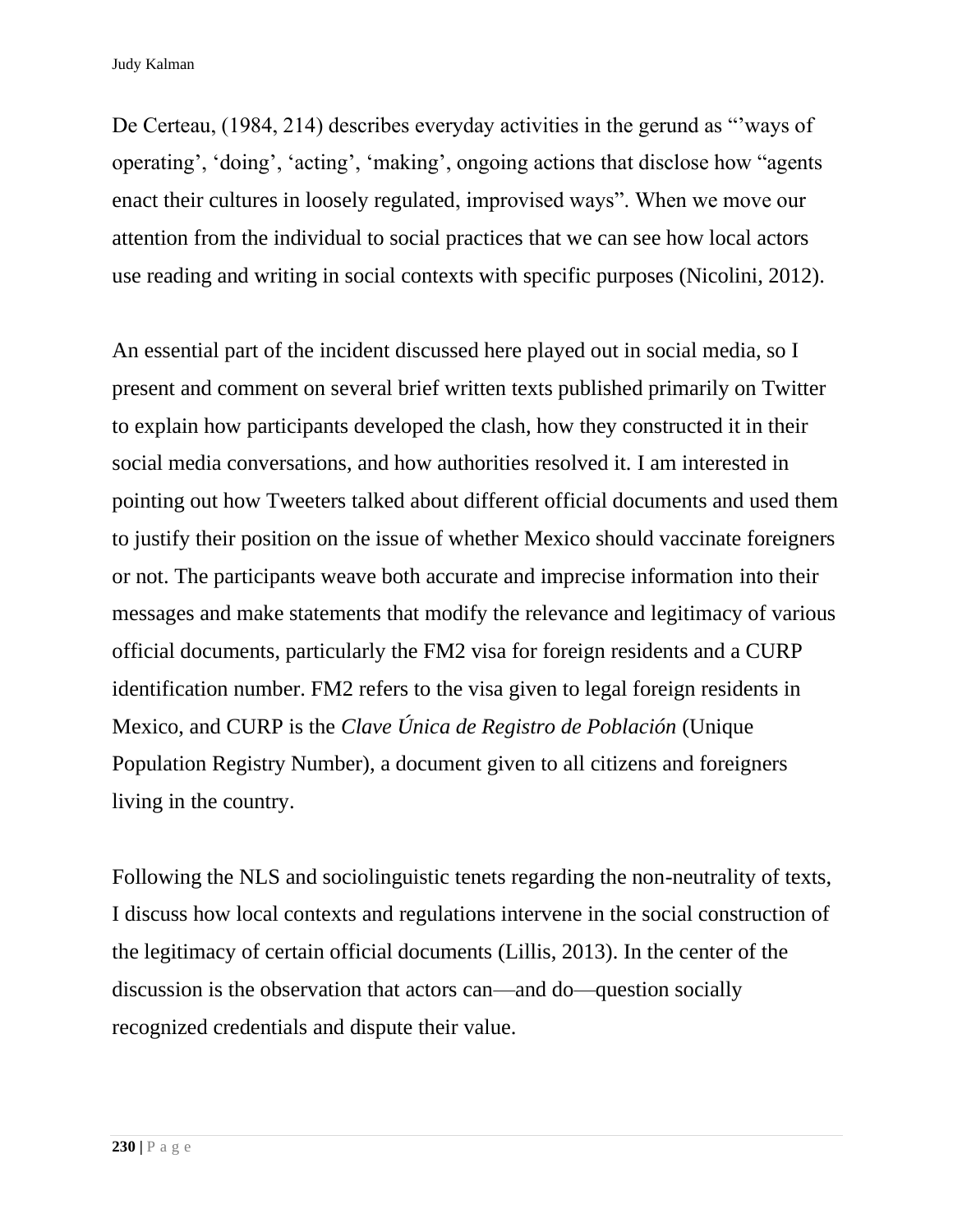The reporter Adriana Malvido posted a story on Facebook and Twitter about a longtime resident in Mexico that local street-level authorities would not vaccinate. This provoked a chain of 39responses where participants gave their opinions, asked questions, circulated information, and in some cases, insulted each other. Some of the responses had threaded posts of their own, totaling 292 tweets on this topic. For this paper, I selected15 Tweets where the writers on Twitter specifically mentioned official documents in some way and took positions on the validity of the original complaint.

To analyze these messages, I adapted Gee's (2005) proposal for examining oral language samples for written statements. Gee suggests dividing each participant's oral turns into phrases by putting each clause on a different line for analytical clarity. I did this by placing the social media texts phrase by phrase on a spreadsheet and separated each message from the next to keep the messages complete and identifiable. I based the fragmentation of longer texts on the presence of a verb and the coordinating conjunctions.

I then labeled the following four columns with the headings "speech act, topic, document, and meaning." Each of these headings is an abbreviation of different angles for making sense of these Tweets in the context of the local conflict. By determining the writers' intents (speech acts), their central concern (topic), the documents they listed, and their way of signifying them, I homed in on how the participants signified the legitimacy of official documents. Finally, because these messages were written in Spanish, I translated the ones I discuss in this text. The translations are my attempt to recreate the Tweets in English in a way that will make sense to readers but respecting the meaning of the original, and for this reason, they are not literal.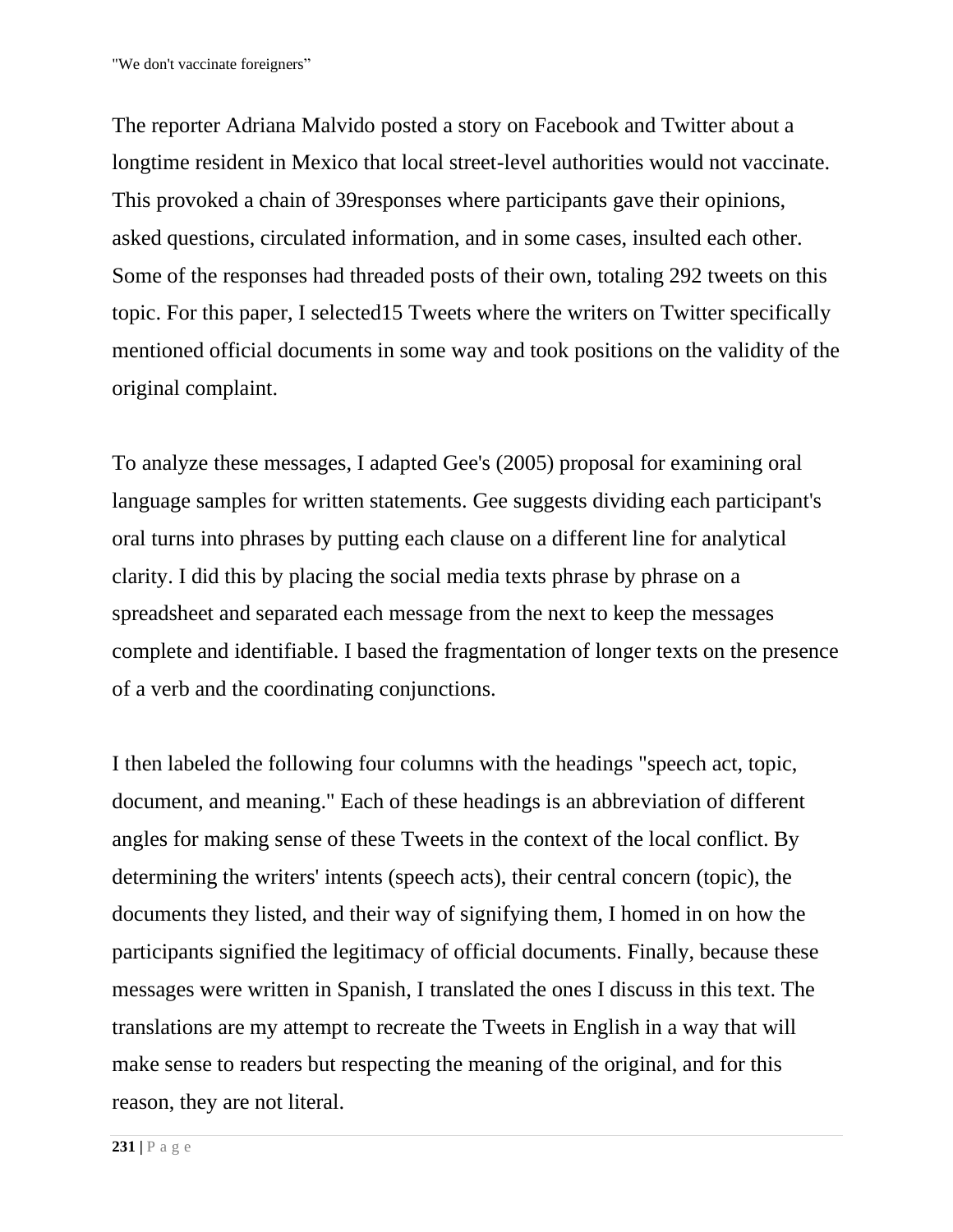Judy Kalman

### **The legitimacy and value of official documents in theory and practice**

In a highly literate society like ours, we consider official documents to be passports for participating in many aspects of public life, receiving social goods, and being eligible for public benefits such as vaccinations. Possessing documents such as birth certificates, marriage licenses, official transcripts, drivers' licenses, and professional credentials allow us to exist (at least in part) and be present in the social world as workers, as students, as professionals, as married couples. Official paperwork establishes the validity of multiple aspects of our lives, and a person's *papers* are the semiotic devices through which the state establishes our identities, memberships, and trajectories (Trimbur, 2020). Through their use and interpretation, social actors have the power to include or exclude people. Without documents and credentials, our efforts to go to school, get financing, procure housing, vote, and as in this case, get needed health care can be thwarted. Our papers give us visibility (Trimbur 2020; Blommaert, 2008).

Validity and legitimacy contribute to a generalized belief that our documents give us certain guarantees for participating in valued social and cultural activities. Others—officials, co-participants, and observers—will recognize our identities and intentions and accept our presence and participation. We expect that we will be "waved through" by showing our papers. This is due, at least in part, to the standardized material aspects that make them official: they are often printed on special paper with security features woven directly into their design, they have specific formats and colors, a particular distribution of information, folio numbers, stamps, validated signatures, and sometimes attachments that carry seals and perforations. The legitimacy of official documents is historically construed through standardization, controlled production, and continuous renewal. Formats are continuously updated by redesigning the layout, renewing the signatures, and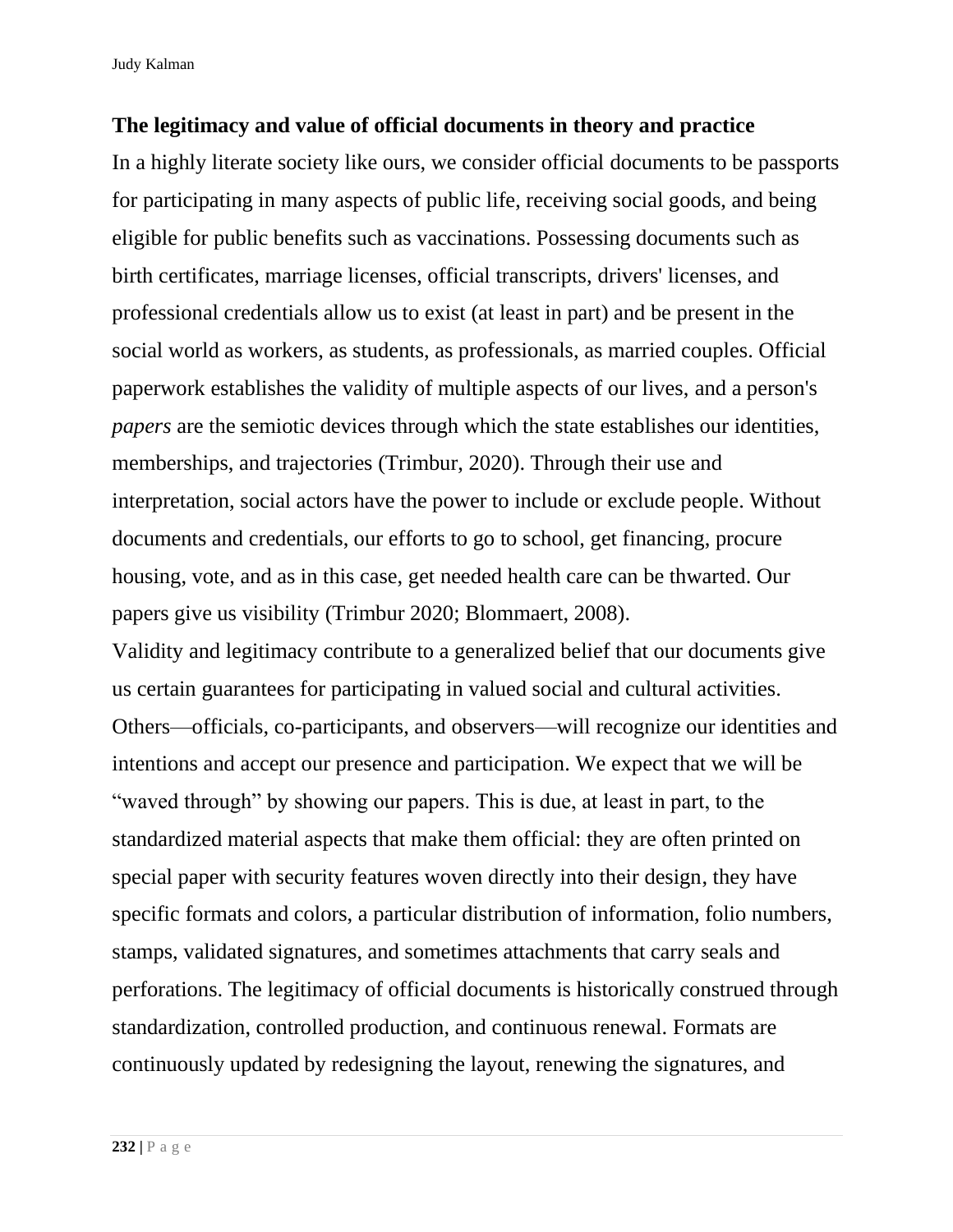issuing new versions of documents such as birth certificates, licenses, identification cards, and travel documents.

In bureaucratic procedures, as citizens, we are asked to build a file or a dossier containing a variety of requirements—everything from our birth certificates, financial status, transcripts, vaccination records—depending on the document we are trying to acquire or the legal or administrative process we are trying to follow. So, both through historical design and situated interactions, our documents signal in many ways our ties and relationships to various institutions. In this sense, many see our papers as representations of who we are and vouch for us as professionals, as family members or kin, as students, workers, or organization members.

Although this view of official documents considers both the historical development of documents and the procedures that we follow to obtain them, it is still incomplete. Everytime we find ourselves showing our documents, we worry that something might not be correct, that we might hit a roadblock, that we will have to produce more documents, or engage in a new procedure. Simply put, we assume something might go wrong rather than expect that our process will be smooth sailing.

This common fear is straightforward to illustrate. Over the years, authorities in Mexico modified the official color of birth certificates. For example, in the early 1980s, they were blue, and sometime in the 1990s, authorities changed them to light orange. Even though these documents were identical except for the color same size, same seals, same folios, same security features—bureaucrats would not accept the blue ones once the certificates were being printed on orange sheets, arguing that the birth certificate had to be "new." This held up countless procedures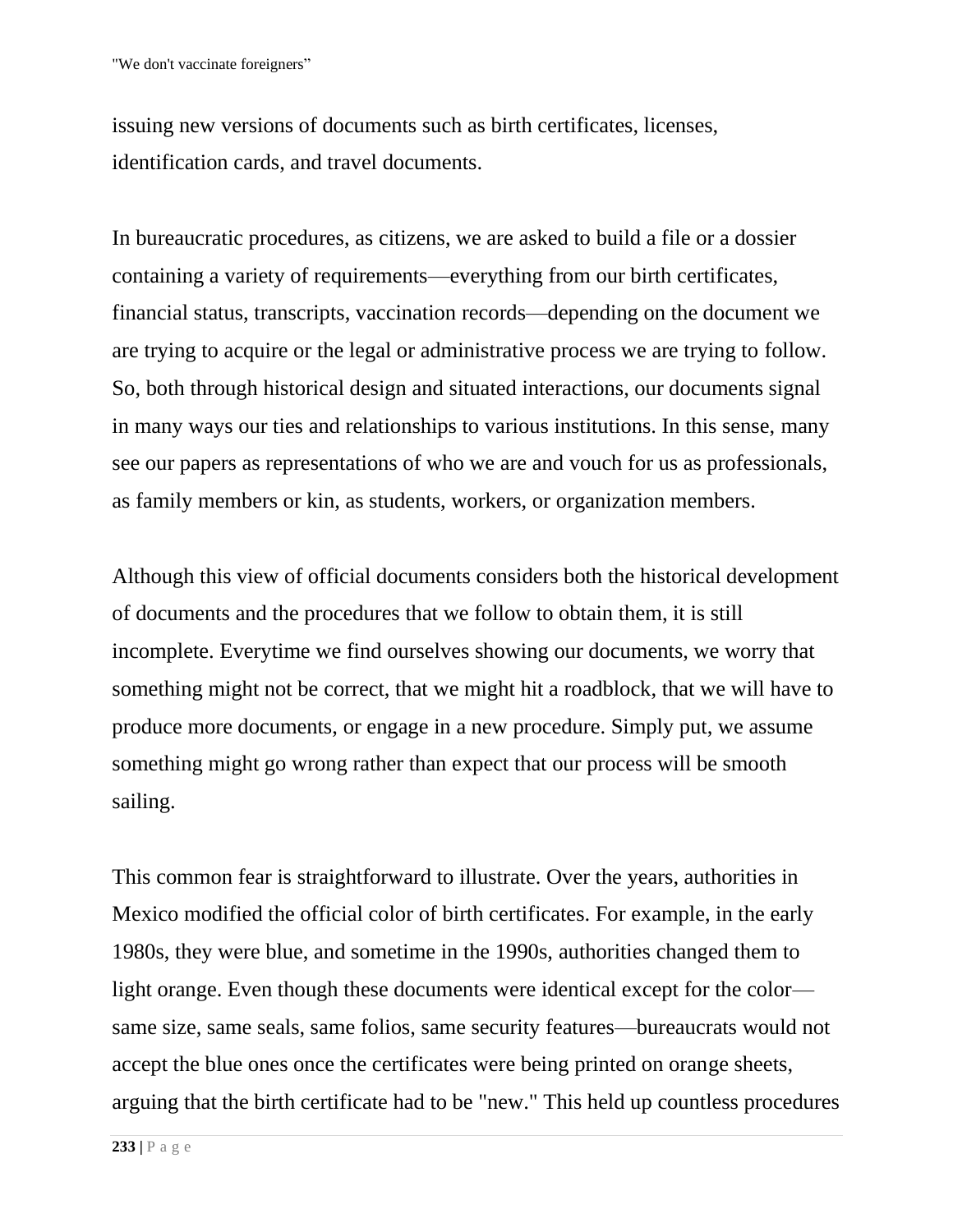and forced citizens to have their documents re-issued before continuing their legal process.

The absurdity of this requirement is obvious: the birth certificate could not be "new." It was simply a printed reproduction of the original birth certificate stored in official archives. For some, this was just a nuisance and a bump in the road. However, for others, because of geographic location, lack of mobility, and economic resources, this could become a significant obstacle. Because of social and economic inequalities, Timbur (2020), Kafka (2012), Gelman (2014), Blommaert (2008), and Hull (2012) note how differences in social position and access to legal practices produce disparities in access to social benefits, recognition, and rights. They also argue that the weight of authorized documents does not come only from the materiality of their official character but also through the situated use that continuously validates or revokes their legitimacy. Perhaps this is why Trimbur (2020) noted that paperwork often seems both powerful and useless, both the means and the obstacle to achieving social goals.

## **The local construction of document legitimacy**

At the beginning of 2021, the Mexican government announced it would begin vaccinating everyone 60 years and older for the Covid19 virus. It was something



*Figure 1. On the day of your appointment.Arrive at your vaccination center 15 minutes ahead of time, you only need to bring your official identification, have breakfast and take your medications beforehand.* 

many families had been waiting for, having sheltered in place under the *#quedateencasa*  (#stayathome) mandate

for nearly a year. Health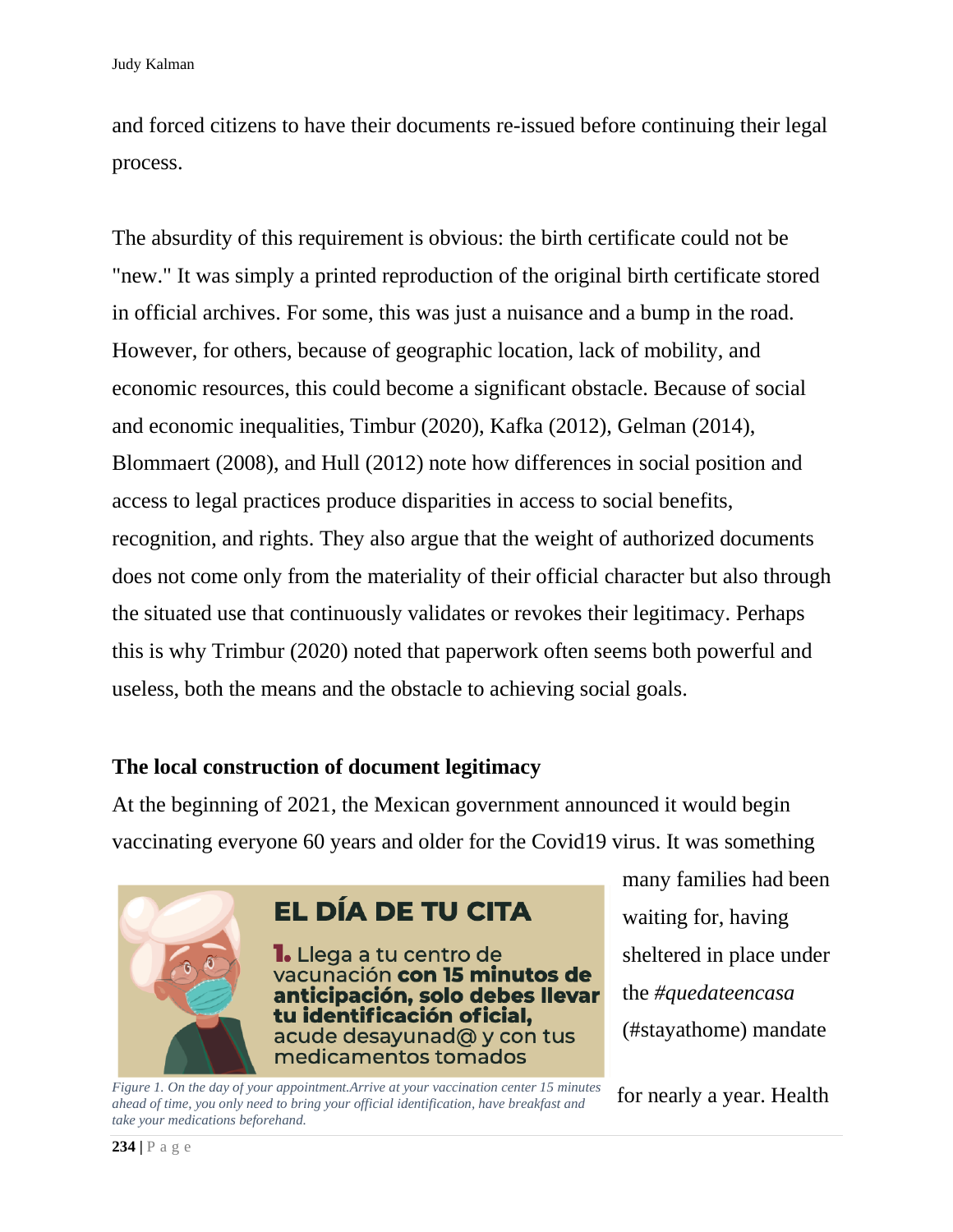authorities used radio, TV, the press, and digital sources to announce the vaccination campaign. The first step involved registering online in the city-wide database, and a health worker would later notify all older adults of the time and day that they would get vaccinated. Seniors and their children flooded the official website, where they were instructed to type in their CURP number. National procedure guidelines did not distinguish between Mexican citizens, foreign residents, or people living in Mexico with other legal visas.

The city government organized the distribution of vaccines by neighborhoods. At the beginning of the campaign, one of the first areas to be assigned vaccinations was Cuajimalpa, a district on the western end of Mexico City. The Health Department told residents to bring their official identification, have breakfast before arriving, and take all their medications on the day of their appointment. There was no mention of any other requirements, and no distinction was made regarding Mexican citizens or legal foreign residents.



*Figure 2.* Only the inhabitants of Cuajimalpa will be attended to. Foreigners will not be vaccinated (even with an FM2) Chumel Torres [ChumelTorres] 23 febrero 2021. Mientras que en EEUU se vacunaron más mexicanos que en México…https://twitter.com/ChumelTorres/status/1364305240497876994

Starting February 15, 2021, hundreds of adults, 60 years and older, arrived at the various centers to get vaccinated. Despite the clear instructions—registering their CURP in the database and bringing their official identification documents, foreign nationals living in

Mexico were turned away by local health workers and vaccinators. Commentators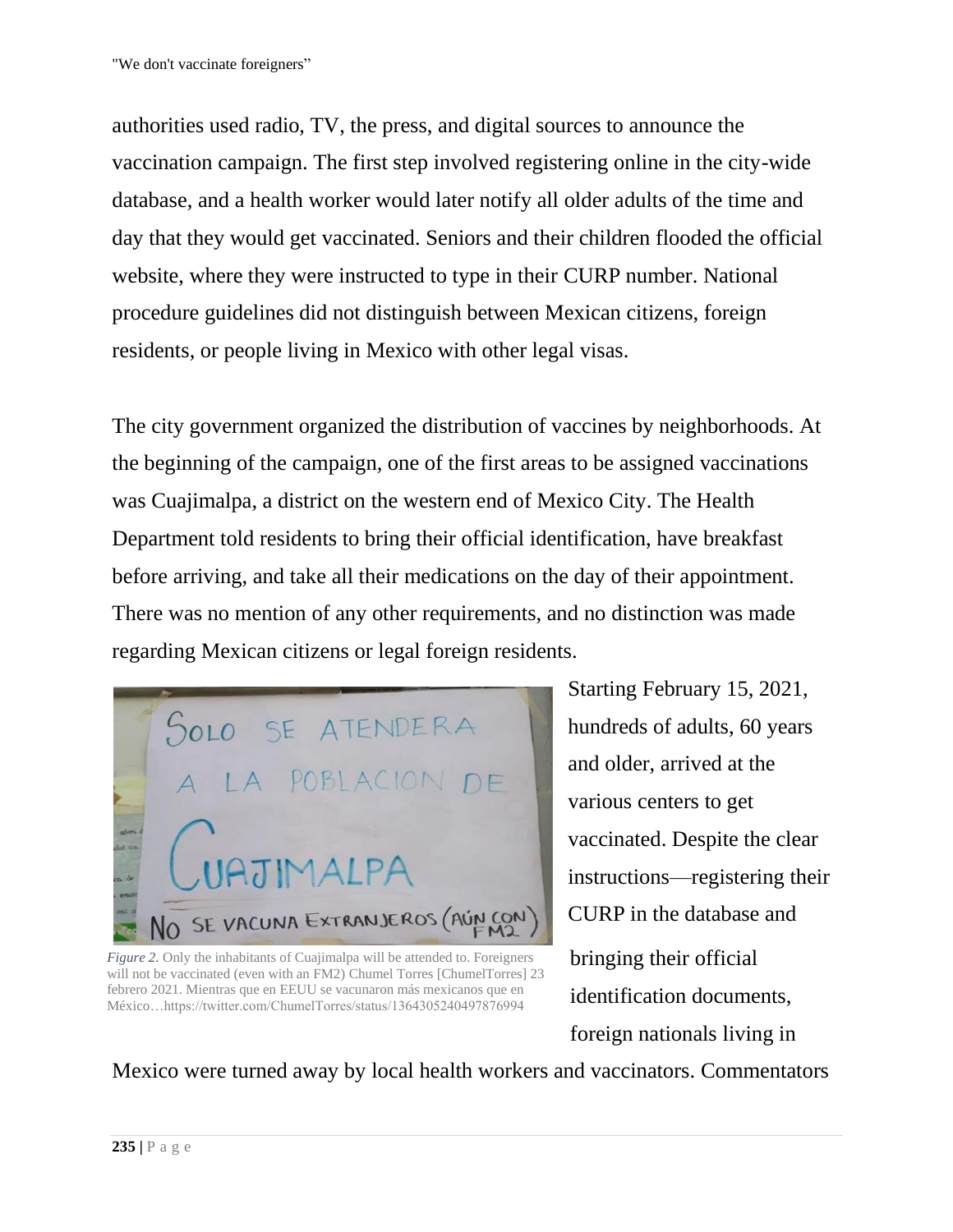on social media published the first posts narrating that local authorities were not vaccinating foreign residents on February 17. Twitter users with small followings sent these first anecdotes. Then, on February 20, a journalist with a following of more than 4000 people published the following story on Twitter (and a slightly longer version on Facebook):

#### Adriana Malvido @amalvido · Feb 20 Replying to @amalvido

El 17 de febrero acudió con todos sus documentos al Centro de Salud T-III en Cuajimalpa. Hizo fila durante 2 horas. Alguien le indicó donde formarse, otra persona de chaleco rojo revisó sus papeles y le dijo que "no se vacuna a residentes". Og.

Λ.

 $O$  539

"On February 17, [she] went to the Health Center T-III in Cuajimalpa with documents in hand. She stood in line for 2 hours. Someone told her where to line up; afterward, another person in a red vest looked at her papers and told her, "We do not vaccinate residents."



**Adriana Malvido** Ayer a las  $13:36 \cdot \textcircled{3}$ 

 $17.140$ 

"No vacunamos a los extranjeros" le dijeron a Sabine Koidl el miércoles pasado. Vive en México desde hace 39 años. Se casó con un mexicano, sus dos hijas tienen doble nacionalidad y de aquí son sus nietos. Tiene 61 años y se registró con éxito para la vacuna Covid 19.

El 17 de febrero acudió con todos sus documentos (registro, CURP, comprobante de domicilio, FM2 y pasaporte) al Centro de Salud T-III en Cuajimalpa. Hizo fila durante dos horas. Una persona con chaleco azul le indicó donde formarse, otra con chaleco rojo revisó sus papeles y le dijo que no se vacuna a residentes. "Pero vivo aquí hace..." Le respondieron: "Aunque viviera desde hace 80". Buscó a otra persona de chaleco rojo. Lo mismo: "¡No vacunamos extranjeros!".

Sabine escribió una carta a la embajada de Austria en México para pedir que se intervenga y que esto no se repita con ningún otro residente. El hecho no es solo discriminatorio sino vergonzoso y viola la Ley General de Salud que garantiza el mismo derecho a mexicanos y residentes extranjeros. ¿Quién les responde?

*Figure 3.We don't vaccinate foreigners We don't vaccinate foreigners", that is what they told Sabine Koidl last Wednesday. She has lived in Mexico for 39 years. She is married to a Mexican citizen; her two daughters have two nationalities, and her grandchildren are from here. She is 61 years old and registered successfully for the Covid 19 vaccine. On February 17th she went with all her documents (CURP, address certificate, FM2, and passport) to the Centro de Salud T-III in Cuajimalpa. She stood in line for 2 hours. A person with a blue vest told her where to wait, another with a red vest checked her documents, and told her that they do not vaccinate resident. "But I've been here living for…". She was told: "Even if you've lived here for 80". The same thing: "we don't vaccinate foreigners". Sabine wrote a letter to the Austrian embassy in México to ask them to intervene, so that this doesn't happen to any other resident. This event is not only discriminatory, but also embarrassing, and it violates the General Health Law, which guarantees the same rights to Mexican citizens and to foreign residents. Who could give them an answer? https://www.facebook.com/adriana.malvido.*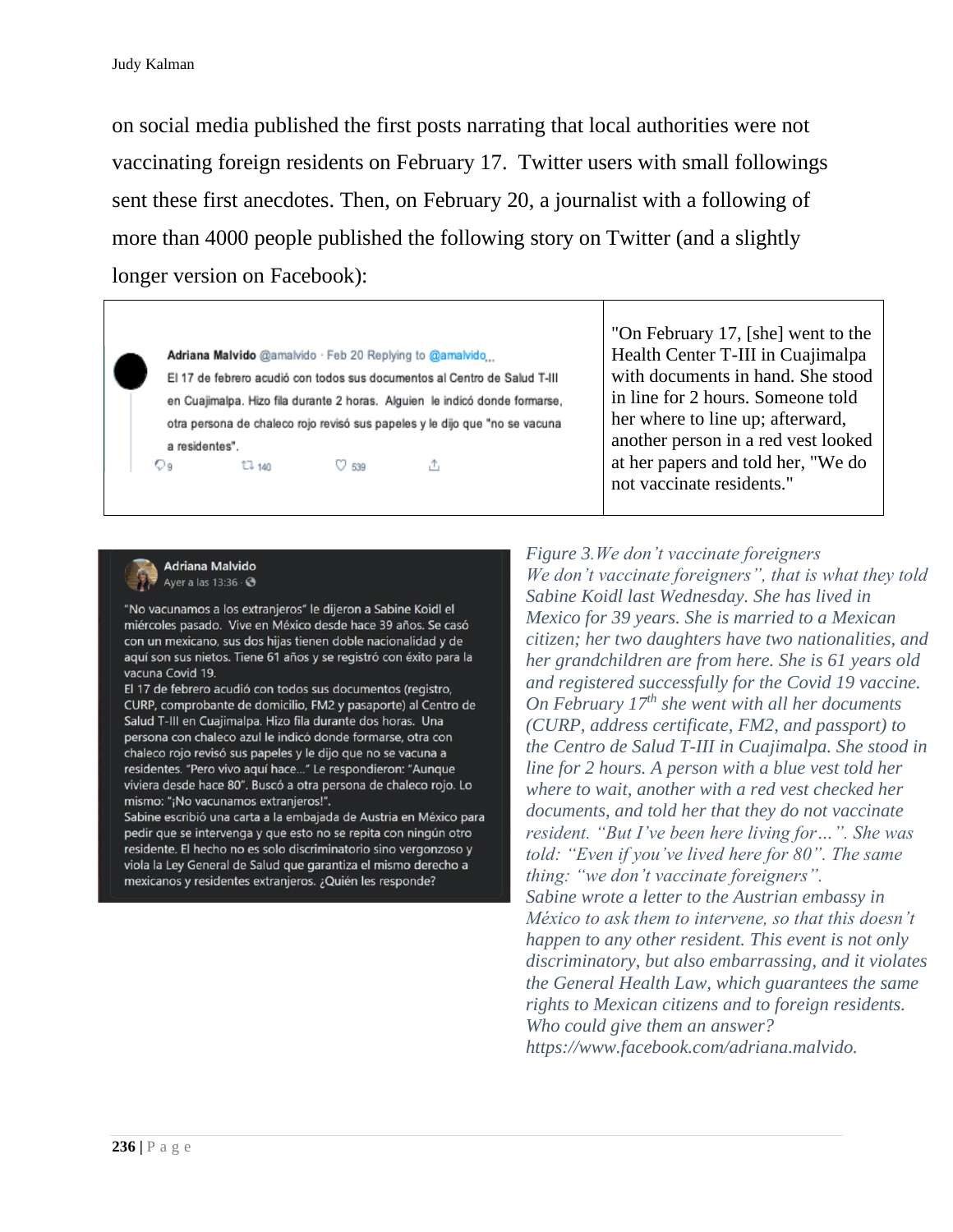"We don't vaccinate foreigners"

Ms. Koidl followed the instructions published and circulated by local and national authorities. She presented a series of official, valid documents as instructed by https://vacunacion.cdmx.gob.mx/ to meet the requirements of age and place of residence. She carried five documents: her CURP, passport, FM-2 resident visa, proof of her current address, and a print-out of her registration in the vaccination system. Even though the requirements did not specify showing her passport, she knew that the FM2 card and passport go hand in hand as a foreigner living in Mexico. She waited in line, and when it was her turn, she was told, "We don't vaccinate foreigners!"

Within no time, the news of her rejection grew on social media, hit newsrooms, and appeared in newspapers. The no-vaccination policy was questioned in public forums and severely rejected as xenophobic and illegal. Mexican citizens with foreign-born parents or relatives complained that local employees were turning them away even if they were longtime legal residents, officially recognized as immigrants *(inmigrados),* and holders of an FM2 visa. This document, by law, gives foreign nationals the same rights as Mexican citizens (except the right to vote, participate in political organizations, or work in bars or nightclubs). FM2 holders work, pay taxes, receive social services, and enjoy all the rights allotted by the Constitution. Others, however, reported cases where their foreign-born family members had received the vaccination without delay or hesitancy on the part of health workers.

| Natasha Uren<br><br>@natushuren                                                                                                                                                                                                               |                                                                                                                                          |
|-----------------------------------------------------------------------------------------------------------------------------------------------------------------------------------------------------------------------------------------------|------------------------------------------------------------------------------------------------------------------------------------------|
| En respuesta a @amalvido @GobCDMX y @GobiernoMX                                                                                                                                                                                               | My mother is Argentinian, and she received                                                                                               |
| Mi mamá es argentina y recibió un excelente trato, tiene<br>fm 2 desde siempre creo que el tema está en la falta de<br>capacitación y eso ha generado caos no tienen<br>protocolos y entonces escuchas todo tipo de temas ccp<br>@letichelius | excellent treatment; she has always had an<br>FM2. I think the problem lies in the lack of<br>training, and that has generated a chaotic |
| 2:22 p.m. - 21 feb. 2021 - Twitter for iPhone                                                                                                                                                                                                 | situation; they do not have protocols, and then<br>you hear all kinds of problems.                                                       |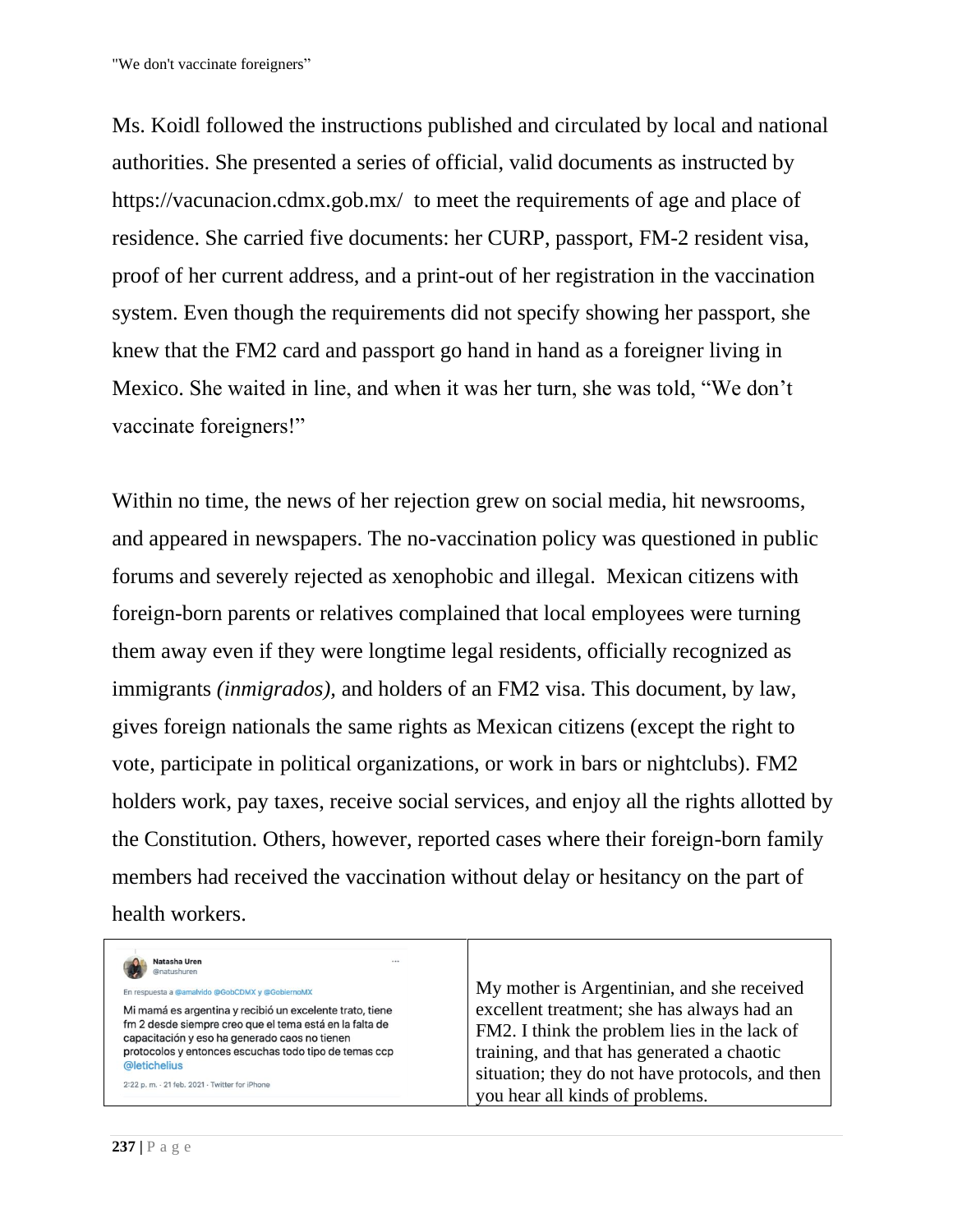One of the noticeable consequences of disseminating this incident on social media was confusion about the validity of foreigners' Mexican credentials for getting vaccinated. Discrepancies and in conformities in social exchanges such as this one, are often sites for discovering people's knowledge and beliefs. There were questions about whether foreigners had or did not have a CURP. In some vaccination centers, local authorities were also requiring voter identification cards (INE).

Foreigners do not have CURP, so I don´t  $\dddot{\phantom{0}}$ Patricia Rgz Gro @PattyRgzG · 20 feb. believe they could register because it was a En respuesta a @amalvido @GobCDMX y @GobiernoMX Los extranjeros no tiene curp, así que no creo que se haya podido requirement. Anyhow they shouldn't have registrar ya que era requisito registrarse con curp. De todas formas no denied her the vaccine if she has lived in debieron negarle la vacuna si vive en Mexico desde hace mucho tiempo. Mexico for a long time.  $Q$  10  $\circ$  $\mathbb{C}$  $\uparrow$ 

This tweet sparked several exchanges again about foreigners who do not have the right to vote in Mexico and, therefore, are not eligible for a voter's ID card. Foreigners also got into the conversations: one participant on Twitter wrote, "I have an FM2. Is this a valid identity document to get vaccinated?<sup>ii</sup>

| <br>mendozam<br>He leído unos tweets que me tienen preocupada con<br>relación al proceso de vacunación. ¿Por que los<br>servidores de la nación, no están entrenados para saber<br>gue es un FM2? ¿Los residentes permanentes no tienen<br>derecho a la vacuna a pesar de pagar sus impuestos?<br>@INAMI_mx @SSalud_mx<br>9:18 p.m. - 17 feb. 2021 - Twitter for iPhone<br>4 Me gusta<br>1 Retweet | I have read some tweets that worry me related<br>to the vaccination process. Why are national<br>public servants not trained to know what an<br>FM2 is? Do permanent residents not have a<br>right to the vaccine even though they pay<br>taxes? |
|----------------------------------------------------------------------------------------------------------------------------------------------------------------------------------------------------------------------------------------------------------------------------------------------------------------------------------------------------------------------------------------------------|--------------------------------------------------------------------------------------------------------------------------------------------------------------------------------------------------------------------------------------------------|
|----------------------------------------------------------------------------------------------------------------------------------------------------------------------------------------------------------------------------------------------------------------------------------------------------------------------------------------------------------------------------------------------------|--------------------------------------------------------------------------------------------------------------------------------------------------------------------------------------------------------------------------------------------------|

One writer on social media argued, "foreigners do not have a CURP, so I do not **believe** that they could register because CURP is a requirement" (emphasis mine). This statement provoked a cascade of responses that clarified that foreign residents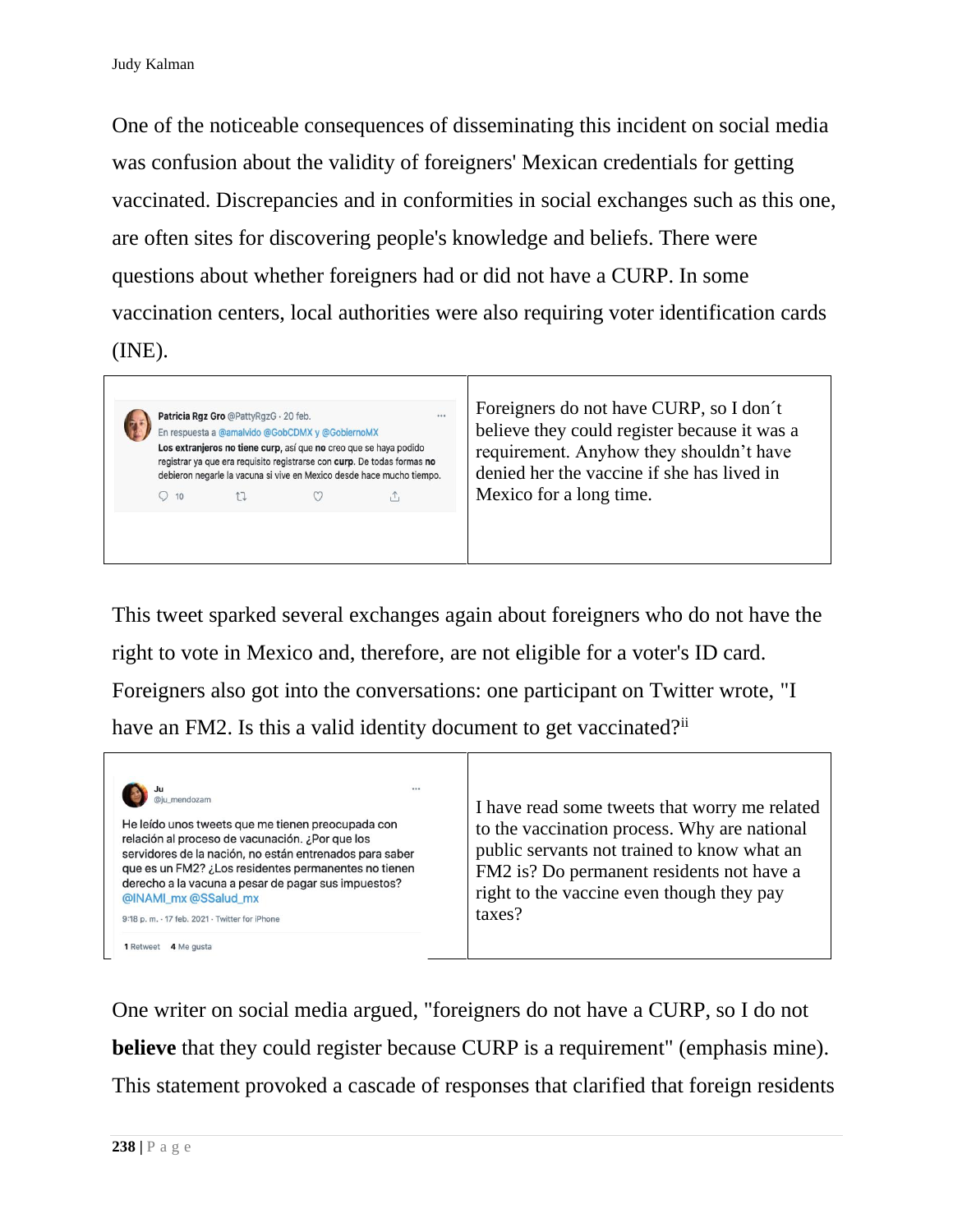do have a CURP. It also raised the moral and ethical issue among tweeters of whether it is appropriate to withhold a vaccination in a pandemic due to immigration status.

It was not clear if denying inoculations was an official instruction, a local decision, or a combination of both. On the same day, Eduardo Clark, General Director of the Digital Agency of Public Innovation (Director General de la Agencia Digital de Innovación Pública), tweeted that authorities had modified the local protocols and foreign residents would receive the vaccine after all. Although it does not explicitly stipulate it, this suggests that this was a decision on the part of the public servants present. On a national news program three days later, Clark apologized for any inconveniences in previous days and assured the public that employees at the vaccination sites had been notified of this modified instruction. [\(https://radioformulaqueretaro.com/extranjeros-en-](https://radioformulaqueretaro.com/extranjeros-en)cdmx-tambien-recibiranvacuna-anti-covid/.").

In different contexts, we are asked to show our documents, and if they are valid, we *want* to assume that they will be accepted without question.Upon presenting them, the other parties learn something about us represented by our papers, and they come to know us in some way. This "show and know" function (Gitelman, 2014) validates and legitimizes many of our activities and intentions. However, this time, in the vaccination rollout, showing the documents did not go according to expectations. The official information circulated by federal and local authorities required proof of age and proof of residence. No other requirements were stipulated, and there was no mention of a citizenship or visa requirement. So, what went wrong?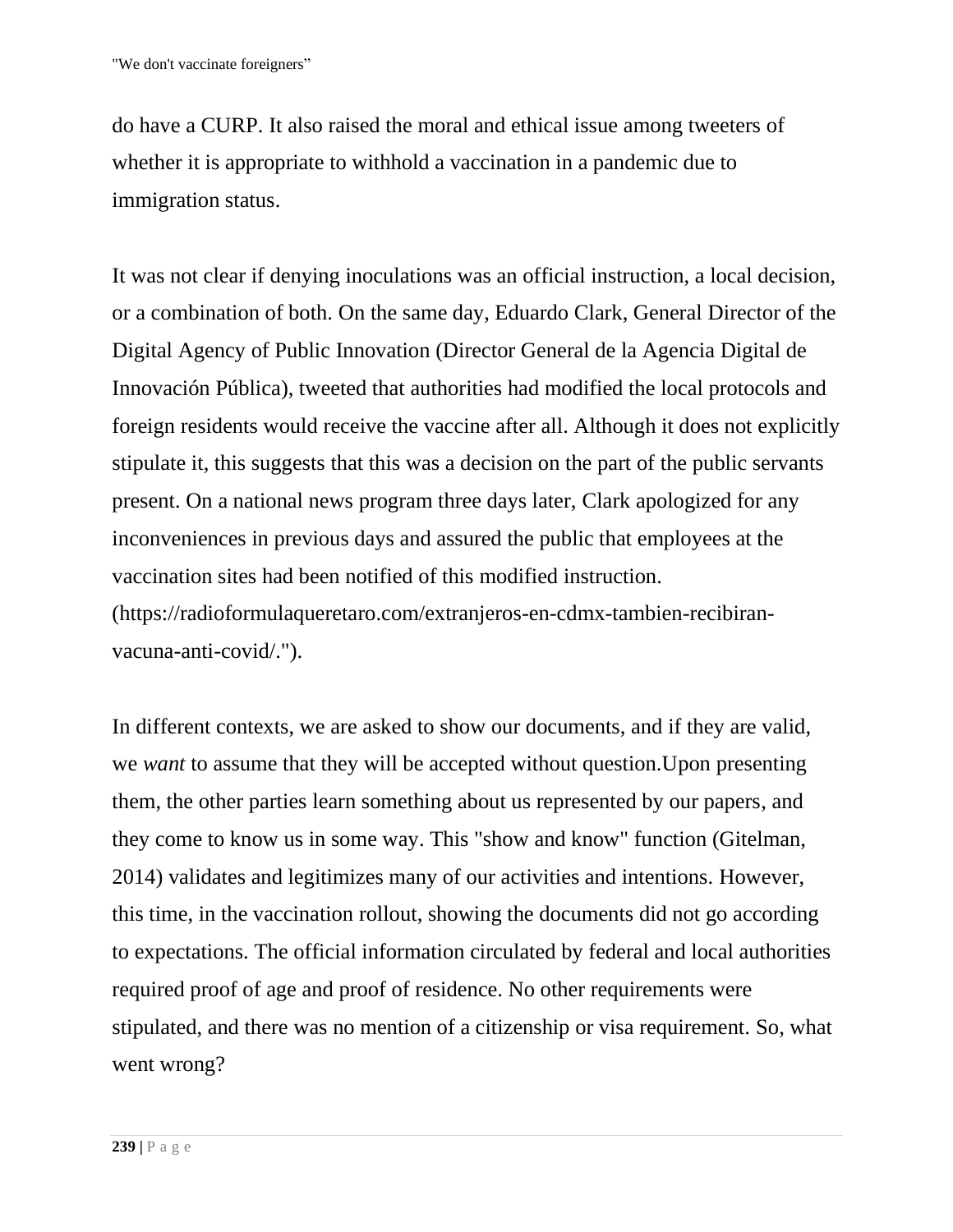In Ms. Koidl's case, the papers presented met all the requirements to be considered legitimate. However, even though they were official, printed on the correct paper, with the correct formats, carrying the proper seals and protections, they still had to go through an on-site inspection. This local revision of documents by street-level bureaucrats (Lipsky, 2010), employees who directly interact with citizens in public service, use "based on discretionary power and [are] often required to balance formal policy implementation demands with the priorities of the communities they serve" (Goffen & Lotta, 2021, p. 3). They also work from their own interpretations and ideological positions when making decisions or rulings.

On the ground, papers are subjected to the scrutiny and criteria of local agents. This is the point where authorities of different hierarchies enact or repeal the legitimacy of written documents. The "officialness" of documents only goes so far, and their usefulness can be disputed and disrupted, as in this case. The rejection of foreigners as authorized subjects to receive a lifesaving vaccine in the middle of a pandemic has more to do with how the employees perceived foreigners' presence in their country and who should get priority in a vaccine-scarce world than with the legitimacy of the documents. It also reflects the sense of urgency felt at large and reveals a lack of understanding of how public health measures deter the spread of a virus. The documents signaled the bearers' status as "other" in the local vaccination workers' eyes, a non-Mexican. This was the local decision makers' reason for denying the vaccinations, turning the public health measure into disputed territory and practice, provoking outrage in some social media users and agreement, among others. Local employees would not change their minds, and city-level authorities had to intervene to modify this decision.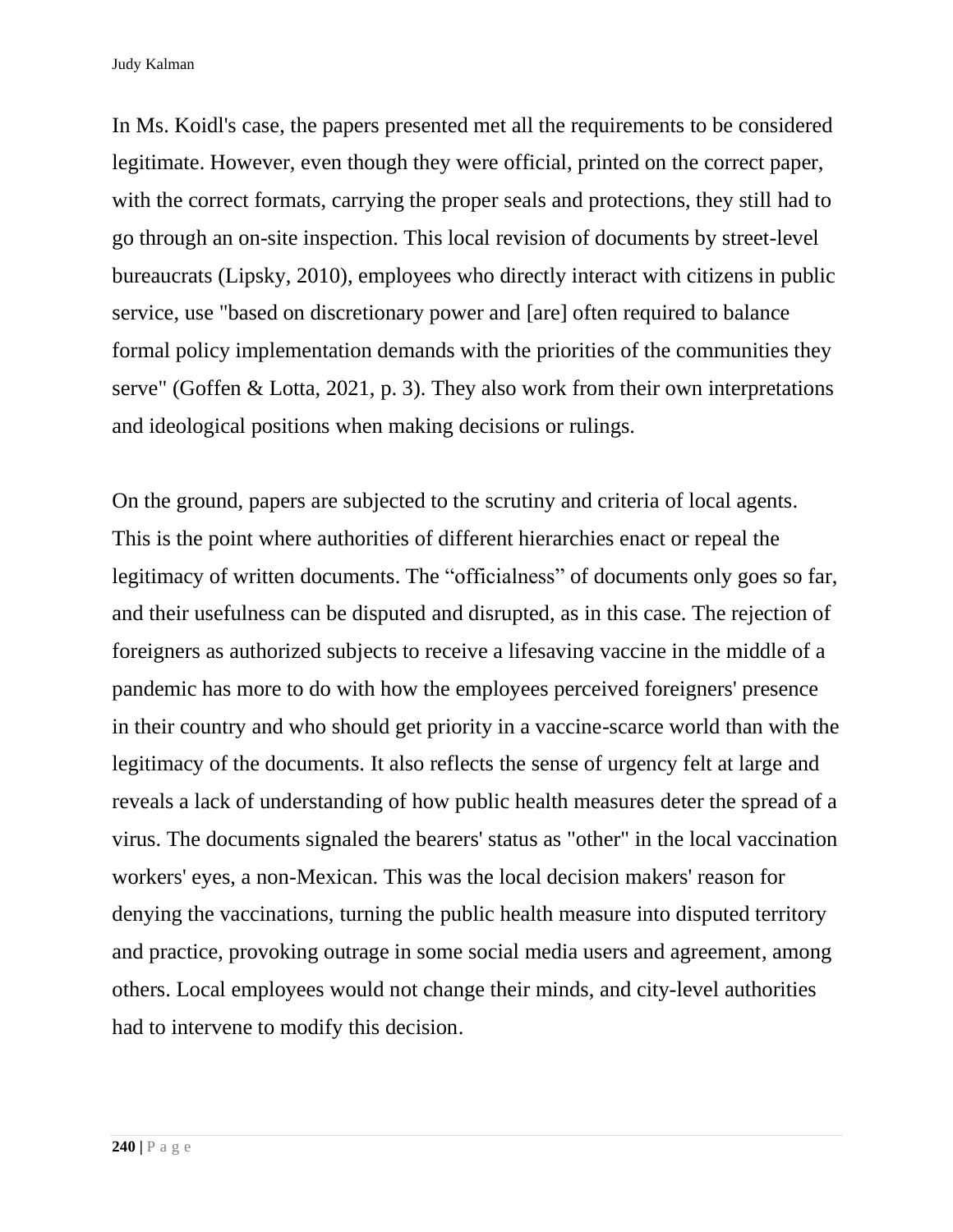This reveals another use of literacy we often ignore. We want to believe that "having our documents in order" is enough to assure following public administrative procedures. However, denying a service, social good, or our rights based on documentation or discretionary steps in a petitioning process is another widespread use of demanding written documentation as evidence of eligibility. Trimbur (2020) notes that paperwork is intimately involved in governing and being governed. Its record-keeping systems are instrumental in dividing citizens from foreigners and the worthy from the unworthy, and those who qualify for social goods from those who do not. The criteria for denying needed health care such as a vaccination is transferred to the paperwork, relieving local bureaucrats of their moral responsibility. Paperwork can be unstable: it can have errors, omissions, or intentional deceit, it "deflects human aims as much as it enacts them. It makes people wait, it stymies purposes, it misdirects intentions. It is filled with frustrations" (Trimbur, 2020, para. 590).

I recently noted elsewhere that "All over the world, people are lining up to get vaccinated. However, they are also searching in their files, organizing documents, filling out forms, registering information, keeping track of arms and syringes. This massive vaccination effort illustrates how entangled our activities are with literacy and how reading and writing is a situated practice"(Kalman, 2021, https://www.languageonthemove.com/keyboard-pen-paper-syringe-covid-19 vaccination-as-multiple-literacy-events/). Dominant versions of reading and writing underline how social legitimacy is achieved through official documentation. However, here we see that a text is only as binding as a reader recognizes it to be. Genre approaches to literacy education review the structure and style of written documents, but when we take a practice approach to reading and writing, we see how interpreting texts and circulating knowledge are collectively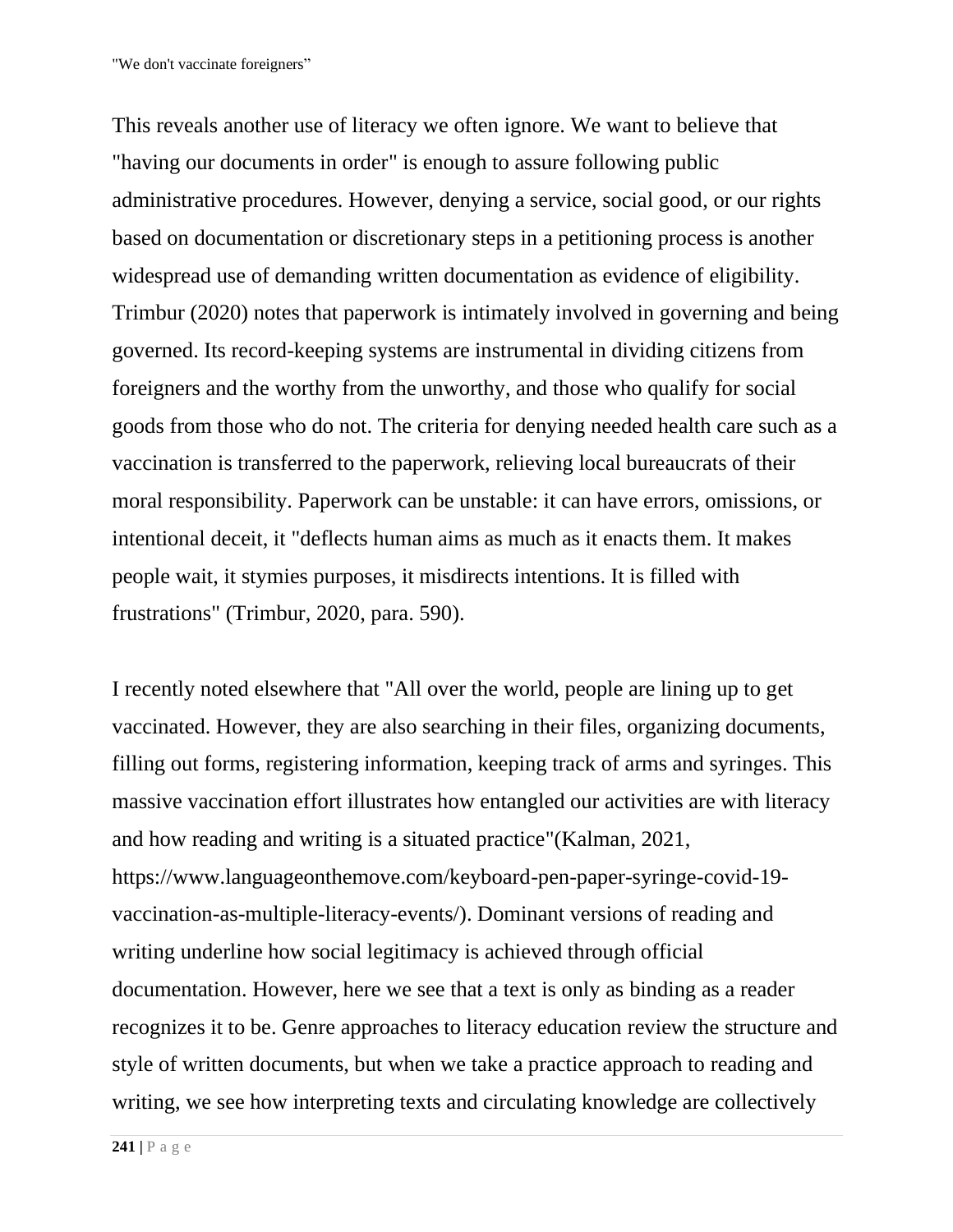organized and can change their meaning. In one context, validating a legal residence in a country can guarantee certain rights, the right to work, the right to get married, go to school, purchase a home, participate in cultural activities. In a highly charged context, such as the current pandemic, being a foreigner has an entirely different meaning and consequences. An immigration status that was supposed to guarantee the holders' rights became the basis for denying them. Tweeters, journalists, newscasters, and radio hosts did not just exchange information; they presented it to make their case, to argue their point of view. It should be noted that the participants on Twitter did not simply state the laws about FM2; they gave a series of reasons why foreigners should or should not be vaccinated:

- One tweeter stated that foreigners could not have a CURP, and since this was a requirement, they could not be vaccinated.
- One of the most accepted official identifications was the voter ID card (INE). Someone else argued that since foreigners do not have this card, they could not be vaccinated.
- At least two tweeters questioned foreigners' place of residence, even pointing to their Twitter profiles as "proof" that the residents were not entitled to be vaccinated.
- Others opined that if a person had lived "a long time" in Mexico, they should be vaccinated, disregarding the FM2 or other visas altogether.

In the official guidelines, the Secretary of Health noted that the only documents required would be an identification card (Secretaria de Salud, 2020, p. 12. https://coronavirus.gob.mx/wp-

content/uploads/2021/01/Info\_personal\_salud\_VxCOVID\_08Ene2021.pdf ). No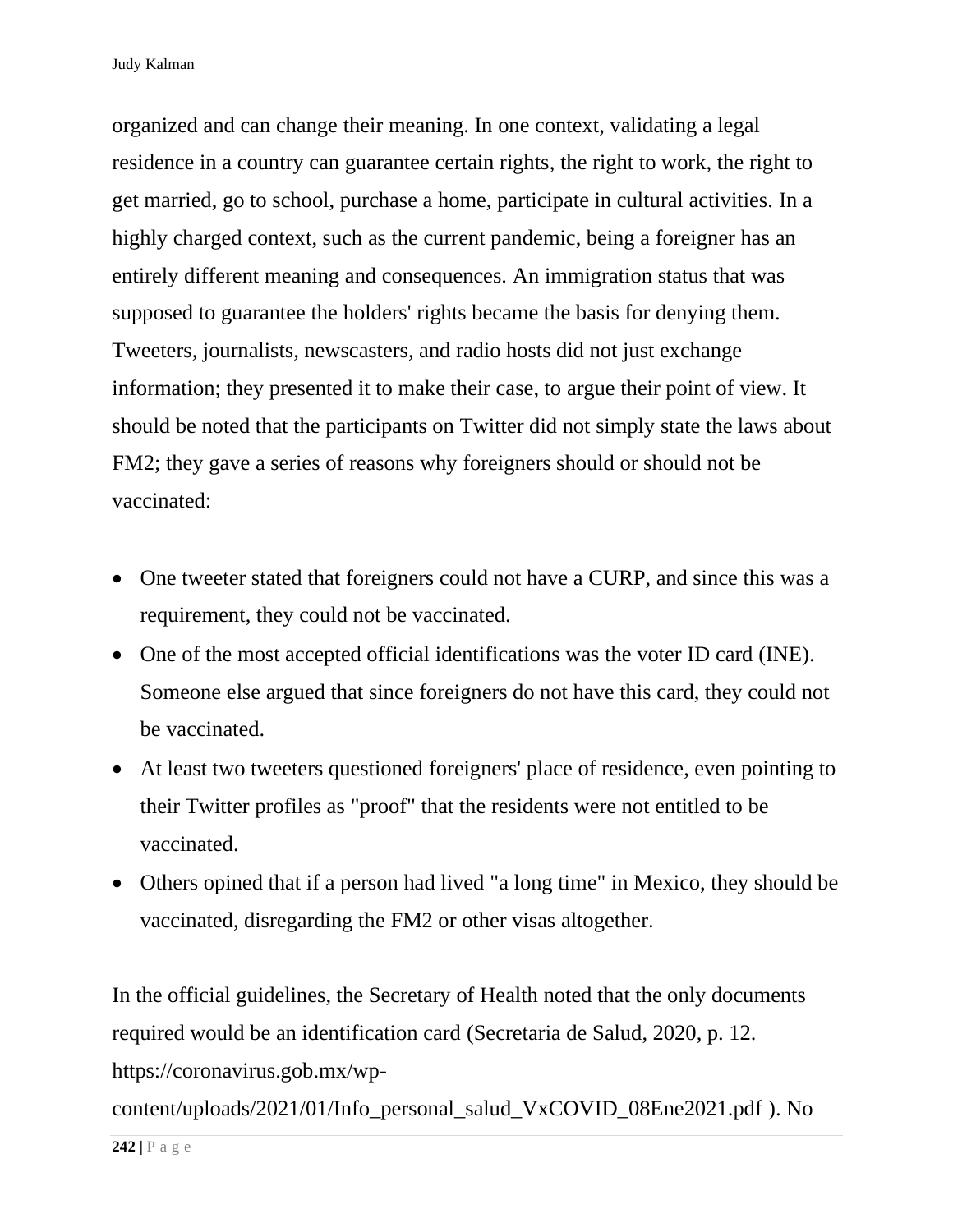mention was made of any other documentation, and no distinction was made between foreign nationals and Mexican citizens. Nonetheless, locally someone determined that no foreigners would be vaccinated, not even those who held the high FM2 status.

### Back to school

This recent incident illustrates a dimension of reading and writing in the social world rarely considered in language arts programs and literacy education. It requires a critical stance towards documents—understanding what they represent, how they are socially constructed, and identifying their affordances—and an analytical sensitivity for understanding the limits of their assumed value. From this perspective, learning to recognize different documents or understanding what they are for is incomplete. Students also need to know how to negotiate the use of documents in the social world, learn how to identify their misuse, and defend their rights when questioned.

This proposal has implications for education at all levels. It means that learning about official documents, formal letters, and contracts should also include discussions about potential obstacles or drawbacks rather than working from an idealized notion of documentation. While the foreigners at the vaccination sites could not confront local workers, their situation generated a vital conversation in social media, public outcry, and opposition to the non-vaccination policy and provoked a reversal by authorities. This public debate was possible because there were critical voices that knew about the rights afforded to foreign residents, different types of visas, and public health policies concerning vaccinations during the pandemic. Questioning a local authority requires an understanding of documents and how literacy plays out in the social world.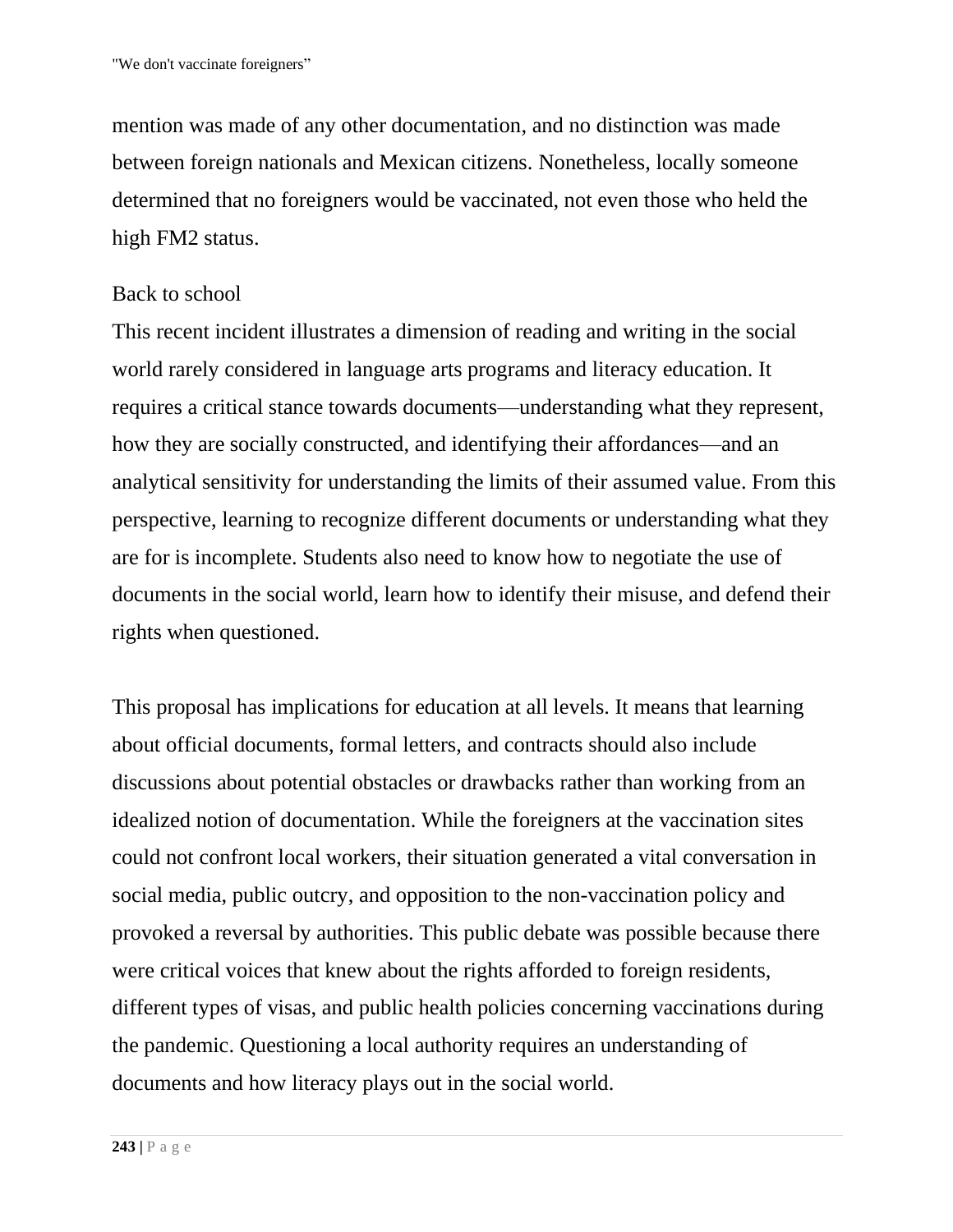Judy Kalman

We need sharp, alert, critical readers and writers who understand social and political problems and how they are expressed locally and globally (Ferreiro, 2004). One way to contribute to students' language development is to create learning contexts where they can experience and understand the contextualized and ideological dimensions of literacy. However, studying issues in-depth with students requires time and room for extended processes in the curriculum. Any serious education reform needs to consider (a) how time is used at school and (b) what processes we want to develop with our learners before selecting and distributing thematic content. In terms of teaching young learners, this poses interesting questions about how to approach social participation through documentation in the curriculum.

Learning to read critically can be achieved in various ways: exploring "paperwork practices" (Kafka, 2020), the use and meaning of specific phrases and their histories, analyzing how documents such as contracts or agreements favor different social actors and understanding how different rhetorical choices reveal or mask agency. Students can also learn to analyze the language of official documents. The passive voice, for example, conceals the active subject, subtracting explicit responsibilities from language. In a sentence such as *"It was determined foreigners would not be vaccinated*," the subject is omitted, and nobody is responsible for this decision.

A critical reading of documents would include identifying "bureaucratic rules, ideologies, knowledge, practices, subjectivities, objects, outcomes"(Hull 2012, p. 253). Learning how to recognize different uses of language is vital for students to identify social actors in specific situations and knowing how to get more information, file a claim, or make a complaint.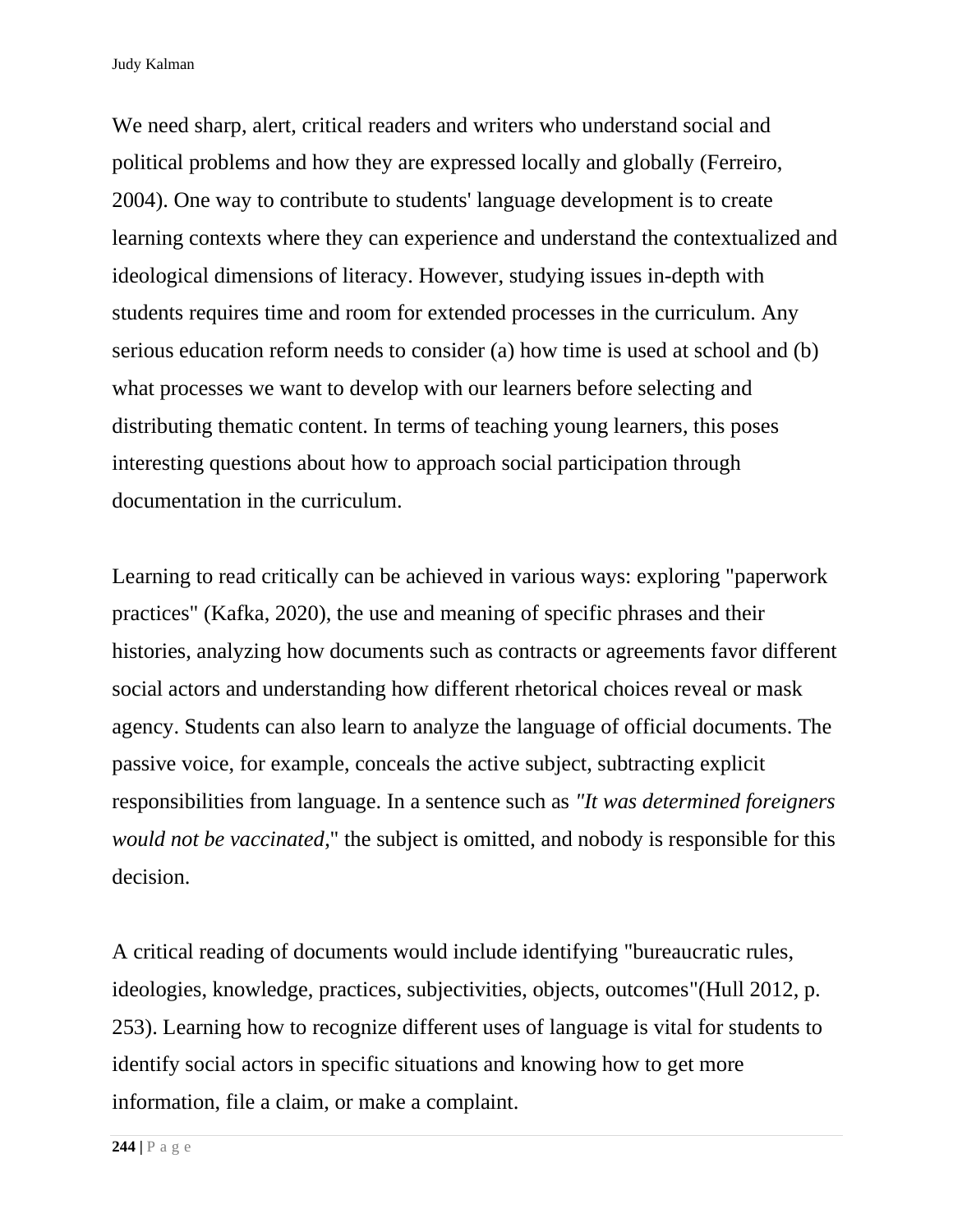The Twitter debate illustrates how the situated nature of showing and interpreting official documents is intimately connected with the social world in which it lives. It occurred in a historical moment when immigration is a highly politicized issue. Thinking about official documents and how they are rendered legitimate or illegitimate opens the door to questioning how social actors intervene in meaningmaking and provides an opportunity to explore the unequal access to the affordances of literacy. These considerations need to be part of schooling.

### **Notes**

### **References**

Ahearn, L. M. (2001). *Invitations to love: Literacy, love letters, and social change in Nepal*. University of Michigan Press.

Barton, D. and Hamilton. M. (2000). 'Literacy practices' In D. Barton, M. Hamilton and R. Ivanič. (Eds.) *Situated literacies: Reading and writing in context* New York, NY: Routledge, pp. 7–15

Barton, D.and Papen, U. (Eds.)(2010). *The anthropology of writing: Understanding textually mediated worlds*. New York: Continuum.

Basu, K., Maddox, B. and Robinson-Pant, A. (Eds.). (2009). *Interdisciplinary approaches to literacy and development*. London: Routledge.

Blommaert, J. (2008). *Grassroots literacy: Writing, identity, and voice in Central Africa*. London: Routledge.

Bloome, D. et al. (Eds.) (2018). *Re-theorizing literacy practices: Complex social and cultural contexts*. New York Routledge.

Blot, R. A. and Collins, T. (2003). Literacy and Literacies. *New York: Text Power and Identity*.

De Certeau, M. (1984). *The practice of everyday life*. Berkeley: University of California Press.

<sup>&</sup>lt;sup>i</sup> My thanks to Marino Miranda and Patricia Valdivia for their input on earlier versions of this paper and their assistance with preparing the manuscript.

iiTengo FM2. Dicho documento sirve como comprobante de identidad para la vacunación" [@rubenperezsant2].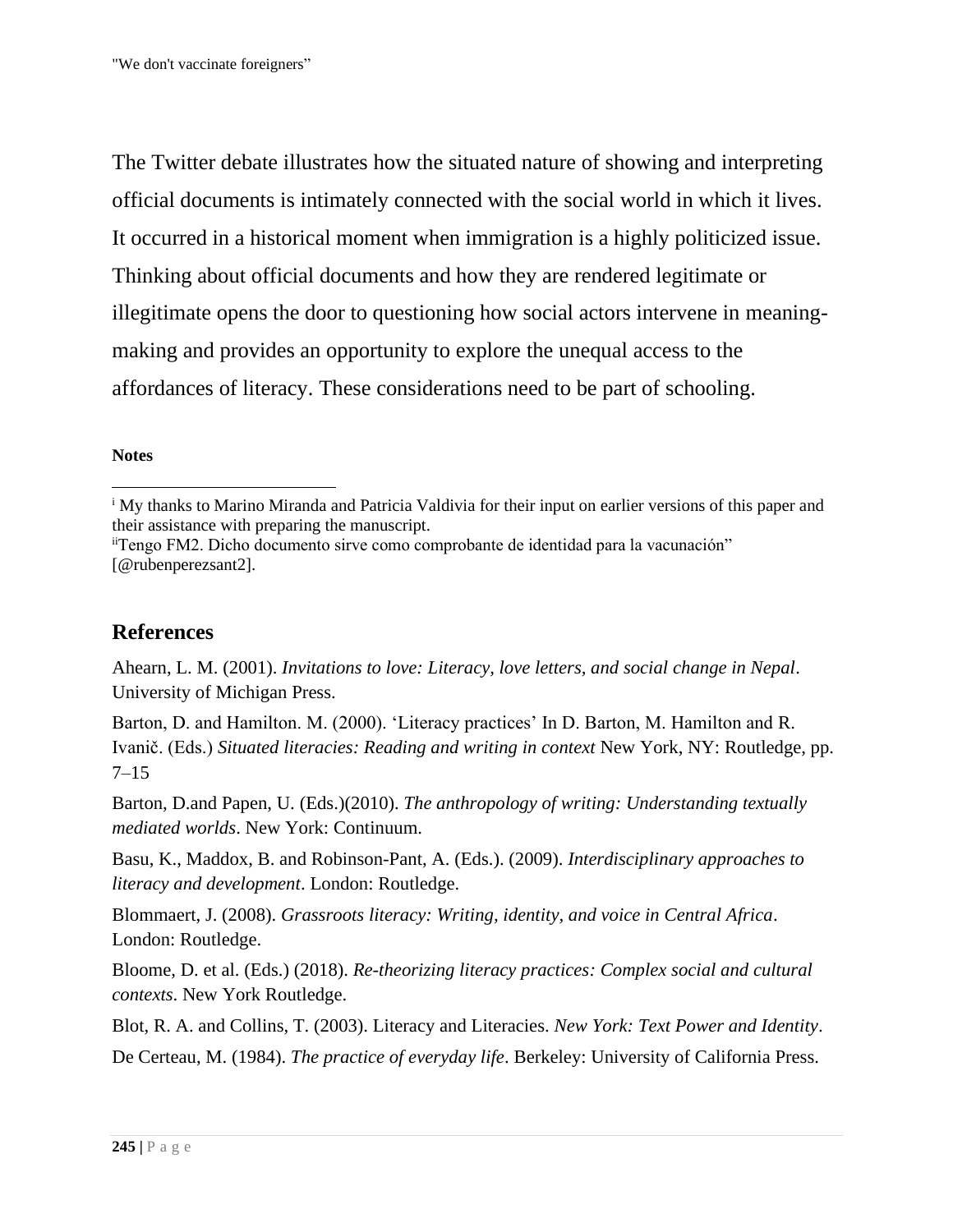Dyson, A. (2020): '"This isn't my real writing": The fate of children's agency in too-tight curricula', *Theory Into Practice*, 59(2), p. 119-127.DOI: 10.1080/00405841.2019.1702390

Ferreiro, E. (2011). 'Alfabetización digital: ¿De qué estamos hablando?'[Digital Literacy: What are we talking about?], *Educação e Pesquisa*, *37*(2), 423-438.

Gebre A.et al (2009). *Everyday Literacies in Africa: ethnographic studies of literacy and numeracy in Ethiopia.* Fountains Press.

Gee, J. (2005). *An introduction to discourse analysis: Theory and method*. New York, NY: Routledge.

Gitelman, L. (2014). *Paper knowledge: Toward a media history of documents*. Durham: Duke University Press.

Goffen, A. and Lotta, G. (2021) Street-Level Bureaucrats at the Forefront of Pandemic Response: A Comparative Perspective, *Journal of Comparative Policy Analysis: Research and practice*, 23(1), 3-15.

Heath, S. B. (1983). *Ways with words: Language, life, and work in communities and classrooms*. Cambridge: Cambridge University Press.

Hull, M. S. (2012) 'Documents and bureaucracy', *Annual Review of Anthropology*, 41, pp.

Kafka, B. (2020). *The demon of writing: Powers and failures of paperwork*. Cambridge, MA, MIT Press.

Kalman, J. (2009) 'Literacy Partnerships: Access to Reading and Writing through Mediation' in Basu, Kaushik, Bryan, Maddox and Anna Robinson-Pant (eds)*Interdisciplinary Approaches to Literacy and Development*. London: Routledge pp. 165-178

Kalman,J. (2021). Keyboard, pen, paper, syringe: Covid-19 vaccination as multiple literacy events, *Language on the move, April 14th*

[online][.https://www.languageonthemove.com/keyboard-pen-paper-syringe-covid-19](https://www.languageonthemove.com/keyboard-pen-paper-syringe-covid-19-vaccination-as-multiple-literacy-events/) [vaccination-as-multiple-literacy-events/](https://www.languageonthemove.com/keyboard-pen-paper-syringe-covid-19-vaccination-as-multiple-literacy-events/)

Lillis, T. (2013). *Sociolinguistics of writing*. Edinburgh: Edinburgh University Press.

Lipsky, M. (2010). *Street-level bureaucracy: Dilemmas of the individual in public service*. New York: Russell Sage Foundation.

Maddox, B. (2007). 'Literacy in fishing communities. *The Sustainable Livelihoods Programme*. Rome: Food and Agriculture Organization; SFLP[.](http://www.fao.org/fishery/docs/DOCUMENT/sflp/SFLP_publications/English/Literacy_Maddox_2006_Final2007.pdf)

[http://www.fao.org/fishery/docs/DOCUMENT/sflp/SFLP\\_publications/English/Literacy\\_Maddo](http://www.fao.org/fishery/docs/DOCUMENT/sflp/SFLP_publications/English/Literacy_Maddox_2006_Final2007.pdf) [x\\_2006\\_Final2007.pdf](http://www.fao.org/fishery/docs/DOCUMENT/sflp/SFLP_publications/English/Literacy_Maddox_2006_Final2007.pdf)

McCaffery, J. D. (2012). *Access, agency, assimilation: exploring literacy among adult Gypsies and travelers in three authorities in Southern England*. [Doctoral dissertation, University of Sussex]. Institutional Repository US<http://sro.sussex.ac.uk/id/eprint/38614/>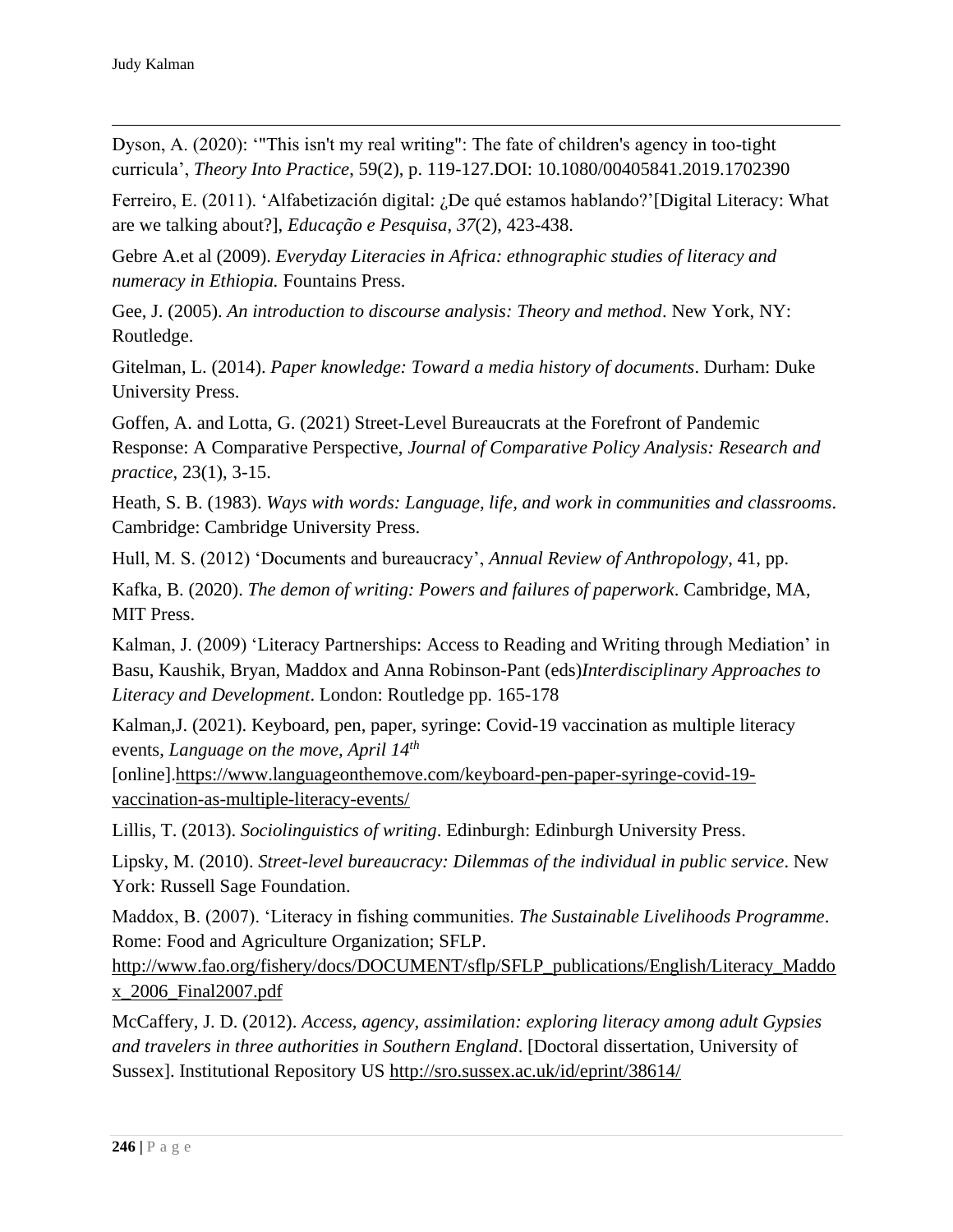Medina Pulido, A. and Obando Zapata, J. (2018). *Fundamentación de Derechos Básicos de Aprendizaje y Mallas de Aprendizajedel área de Lenguaje.* Colombia: Ministerio de Educación Nacional.https://aprende.colombiaaprende.edu.co/ckfinder/userfiles/files/Fundamentacio%CC% 81n%20-%20Lenguaje.pdf

Méndez-Arreola, R. (2019). Escribir y participar en una investigación ambiental colectiva: El caso de Correo Real. [Writing and participating in a collective environmental project: Correo Real] [Unpublished doctoral dissertation, Centro de Investigación y Estudios Avanzados del IPN]. Laboratorio de Educación, Tecnología y Sociedad.

<https://lets.cinvestav.mx/SedeSurCienciasSocialesyLenguaje/ProductosLETS.aspx>

Ministerio de Educación y Cultura (MEC). (2014). *Profesorado de educación primaria con orientación en educación permanente de jóvenes y adultos* [Elementary schoolteachers for adult and youth education]*.* Buenos Aires: Ministerio de Educación y Cultura. https://bit.ly/3yZuBDI

Mjaya, A. (2018). *An Ethnographic Study of Literacy Practices in a Village Community in Malawi: Exploring Figured Worlds*. [Doctoral dissertation, University of East Anglia][.https://ueaeprints.uea.ac.uk/id/eprint/66589/1/2018MjayaAUPhD.pdf](https://ueaeprints.uea.ac.uk/id/eprint/66589/1/2018MjayaAUPhD.pdf)

Nicolini, D. (2012). Practice theory, work, and organization: An introduction. OUP Oxford.

Reckwitz, A. (2002). 'Toward a theory of social practices: A development in culturalist theorizing.' *European Journal of Social Theory*, *5*, 243–263.

Reyes, I. and Esteban-Guitart, M. (2013). 'Exploring Multiple Literacies from Homes and Communities' in Hall, K. et al (eds.). *International handbook of research on children's literacy, learning, and culture*. Sussex: Wiley-Blackwell 155-171.

Secretaría de Educación Pública-SEP (2016). *Propuesta curricular para la educación básica* [Curriculum for Basic Education]. Ciudad de México: Secretaría de Educación Pública.

Sito, L., & Mosquera, E. M. (2021). 'Prácticas letradas académicas más allá del déficit: una revisión crítica de literatura' [Academic literacy, beyond deficit perspectives: a literature review]. *Enunciación*, *26*, p.149-169.

Street, B. (1984). *Literacy in theory and practice*. New York, NY: Cambridge University Press.

Street, B. (1995). *Social literacies: Critical approaches to literacy in development, education, and ethnography*. London, England: Longman.

Trimbur, John. (2020) *Grassroots Literacy and the Written Record: A Textual History of Asbestos Activism in South Africa*. Bristol: Channel View Publications. Kindle Edition.

Wertsch, J. (1998).'La tarea del análisis sociocultural' [The task of socio-cultural analysis] In *La mente en acción [Mind in Action]*, Buenos Aires: Aique.

Wogan, P. (2004). *Magical writing in Salasaca. Literacy and power in Highland Ecuador*. Oxford: Westview.